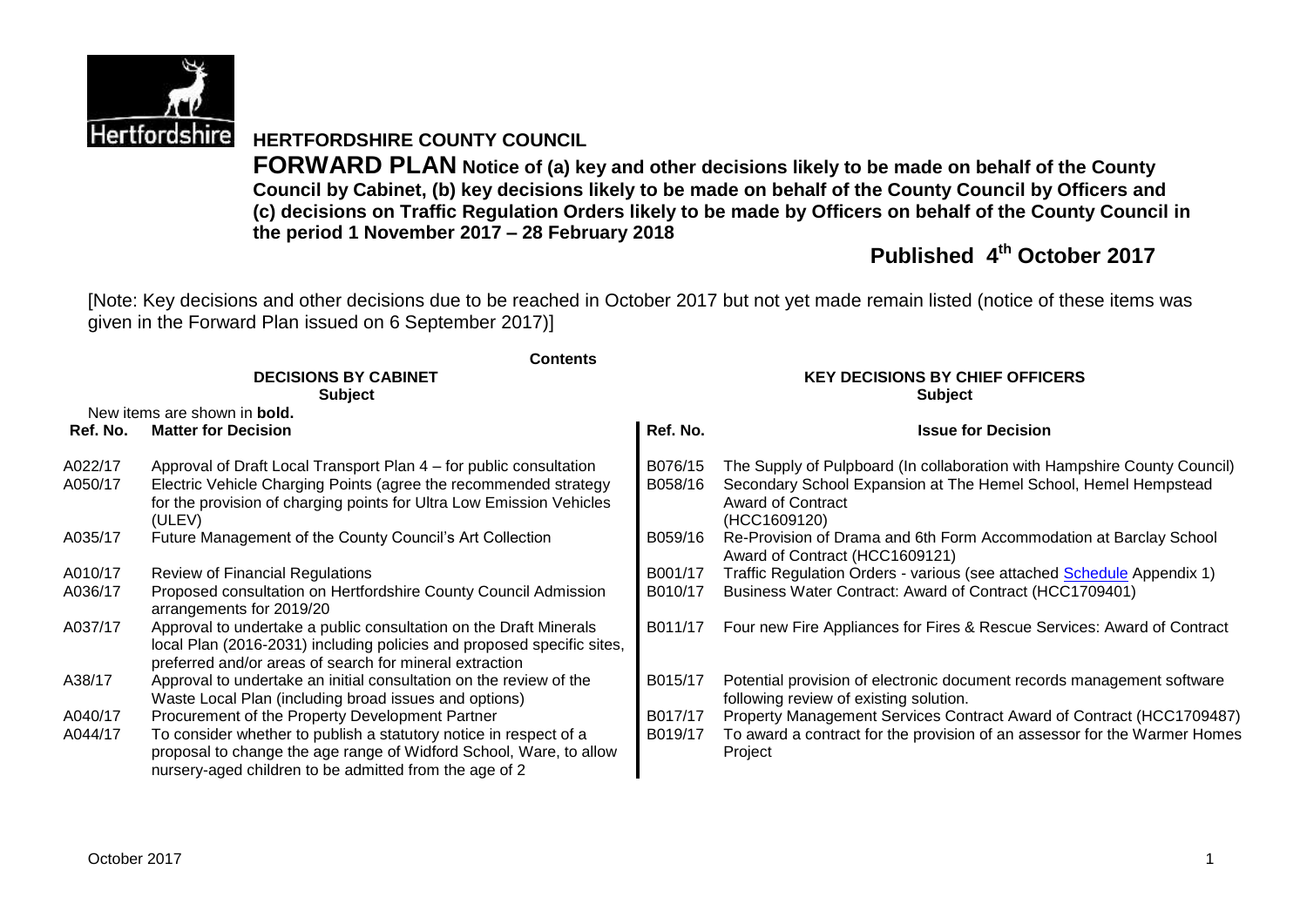| A045/17            | To consider whether to publish a statutory notice in respect of the<br>proposal to increase the number of places by 8 at both Haywood<br>Grove Social, Emotional, & Mental Health special school and<br>Woodfield Severe Learning Difficulties special school, taking into<br>consideration a public consultation | B029/17            | Contract for the Provision of Re-use retail Services at Hertfordshire<br><b>Household Waste Recycling Centres</b>                                                                                                                                                         |
|--------------------|-------------------------------------------------------------------------------------------------------------------------------------------------------------------------------------------------------------------------------------------------------------------------------------------------------------------|--------------------|---------------------------------------------------------------------------------------------------------------------------------------------------------------------------------------------------------------------------------------------------------------------------|
| A046/17            | Inspiring Libraries Strategy - Phase Two Implementation 2018 -<br>2021                                                                                                                                                                                                                                            | B033/17            | Award Tender for Residential Home for Children and Young People (C&YP)<br>aged 13-18 with Autism, Learning Difficulties and/or Behaviour that<br>Challenges at Wynchlands Crescent, St Albans                                                                             |
| A047/17            | Alternative delivery Model for Library Service                                                                                                                                                                                                                                                                    | B034/17            | Dynamic Purchasing System for the Supply of Laminating Pouches (in<br>collaboration with Hampshire County Council)                                                                                                                                                        |
| A049/17            | Adoption of the new Rights of way Improvement Plan (RoWIP)                                                                                                                                                                                                                                                        | B035/17            | Dynamic Purchasing Systems for the Supply of Copier Paper (in<br>collaboration with Hampshire County Council)                                                                                                                                                             |
| A053/17            | Whether to publish a statutory notice in respect of the proposal<br>for the closure of Redbourne Junior school and the increase of<br>age range at Redbourne Infants & Nursery school from 3-7 years<br>old to 3-11 years old                                                                                     | B044/17            | Breathing Apparatus Procurement for the Community Protection Directorate<br>2017/2018 - Capital Budget                                                                                                                                                                    |
| A054/17            | Whether or not to publish statutory notices on the increase of<br>number of places at Meadow Wood Moderate Learning<br>Difficulties (special) school by 8.                                                                                                                                                        | B048/17            | The supply of plain adhesive labels, sticky notes, hook and loop and<br>motivational items (In collaboration with Hampshire County Council)                                                                                                                               |
| A055/17<br>A056/17 | To consider the future of Cuffley Camp Outdoor Centre<br>To consider the future of Hertfordshire Music Service                                                                                                                                                                                                    | B049/17<br>B053/17 | Providing support in peoples home (Spot Accreditation) Award of Contract<br>Batch 36 - Package 1 - Coates Way JMI & Nursery School, The Orchard<br>Primary School, Watford Field School (Infant & Nursery) Westfield<br>Children's Centre: Award of Contract (HCC1709854) |
| A041/17            | Procurement and Award of Contract to extend Superfast Fibre<br>Broadband to the last<br>2-3% in Hertfordshire                                                                                                                                                                                                     | B054/17            | Batch 36 - Package 2 - Therfield First School, The William Ransom<br>Primary School, Furneux Pelham Church of England School, Morgan's<br>Primary School, The Grange: Award of Contract (HCC1709855)                                                                      |
| A051/17            | Agree Criteria for Winter Gritting Programme 2018/2019                                                                                                                                                                                                                                                            | B055/17            | Batch 36 - Package 3 - Aycliffe Drive Primary School, Roundwood Primary<br>School, Hurst Drive Primary School, How Wood Primary School: Award of<br>Contract (HCC1709856)                                                                                                 |
| A052/17            | Finance Monitor Q4 – approval of capital budget re-programming                                                                                                                                                                                                                                                    | B056/17            | Change in age range of people to receive free emergency hormonal<br>contraception                                                                                                                                                                                         |
| A057/17            | Sale of the Authority's share of Hertfordshire Schools Building<br><b>Partnership</b>                                                                                                                                                                                                                             | B058/17            | Change in the location of premises for the delivery of sexual health services                                                                                                                                                                                             |
| A058/17            | Adult Care Services Smartworking: Establishment of a local<br>authority trading company to provide adult social care services                                                                                                                                                                                     | B059/17            | Disposal of 24a & 24b New Road, Ware                                                                                                                                                                                                                                      |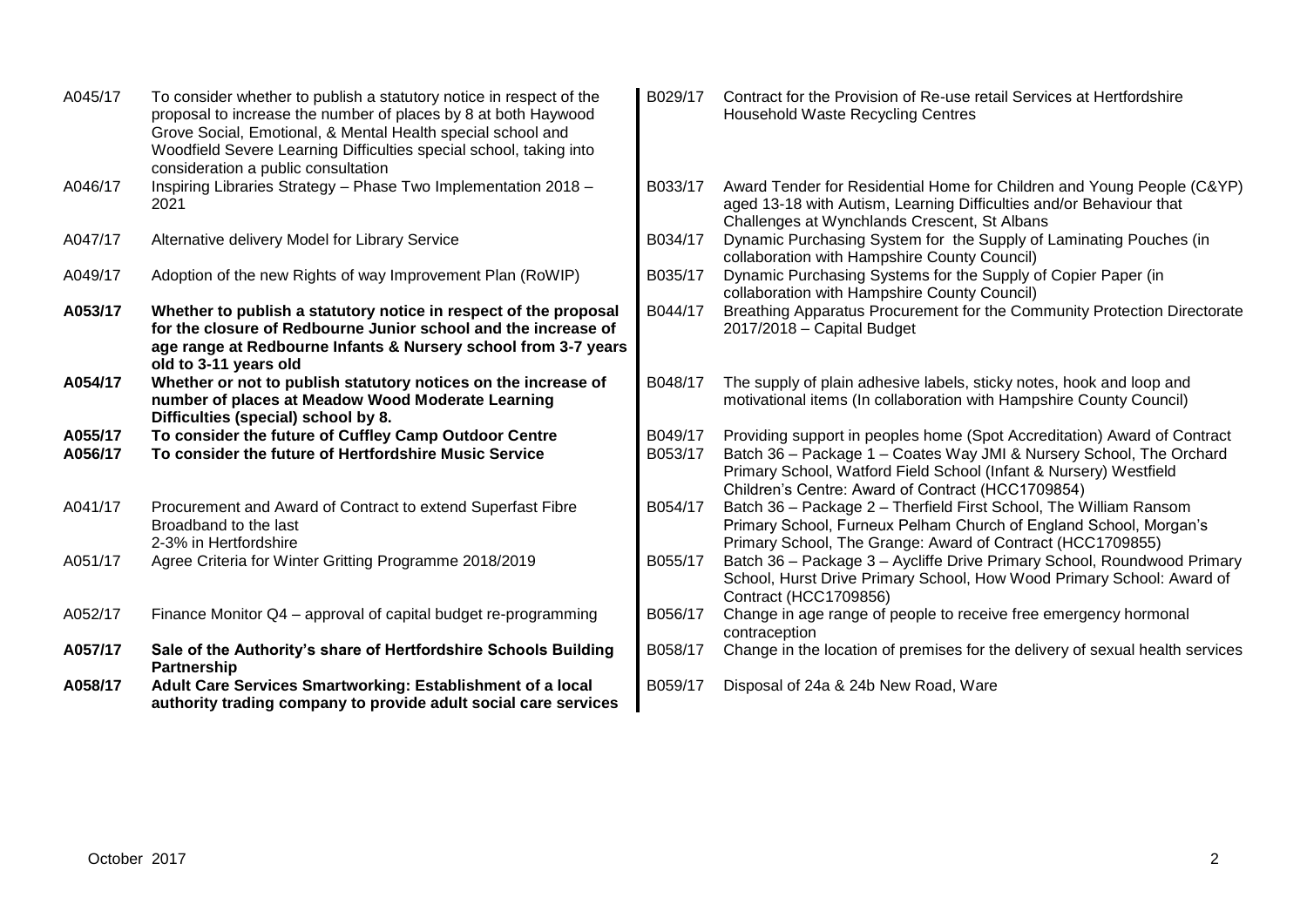| A059/17            | Implementation of a new core system Enterprise Resource<br>Planning (ERP) to support the delivery Finance, HR, Payroll and<br><b>Procurement transactional services</b>                                           | B060/17                                  | To re commission the Regional Partnership Contract for the Provision of<br>Residential and Educational Services for Children and Young People with<br>Complex Needs via competitive tender<br>Regional Partners - Bracknell Forest Borough Council, Buckinghamshire<br>County Council, Milton Keynes Council, Oxfordshire County Council,<br>Reading Borough Council<br>Slough Borough Council |
|--------------------|-------------------------------------------------------------------------------------------------------------------------------------------------------------------------------------------------------------------|------------------------------------------|------------------------------------------------------------------------------------------------------------------------------------------------------------------------------------------------------------------------------------------------------------------------------------------------------------------------------------------------------------------------------------------------|
| A060/17            | Approval of the Hertfordshire Skills Strategy to 2020                                                                                                                                                             | B064/17                                  | 37 Highfield Lane, Tyttenhanger, St Albans - Consider the future of                                                                                                                                                                                                                                                                                                                            |
| A061/17            | Draft Integrated Plan 2018/2019 - 2020/2021                                                                                                                                                                       | B065/17                                  | To award a contract for the provision of exercise to older people                                                                                                                                                                                                                                                                                                                              |
| A019/17            | Draft Approval 15 Year Plan for vision for social care in the County                                                                                                                                              | B067/17                                  | LED Dimming Strategy (level of lighting to be agreed)                                                                                                                                                                                                                                                                                                                                          |
| A063/17            | <b>Determination of Hertfordshire County Council Admission</b><br>Arrangements for 2019/20                                                                                                                        | B068/17                                  | Hertfordshire Home Improvement Agency - award of Contractor Framework<br>Agreement (HCC1709802)                                                                                                                                                                                                                                                                                                |
| A064/17            | Public Engagement and Consultation on the Integrated Plan<br>Proposal                                                                                                                                             | B069/17                                  | Re-procurement of the Adult Mental Health Out of Hours Crisis Service                                                                                                                                                                                                                                                                                                                          |
| A065/17            | Integrated Plan 2018/2019 - 2020/2021                                                                                                                                                                             | B070/17                                  | Dynamic Purchasing System for the supply of bin bags (In collaboration<br>with Hampshire County Council)                                                                                                                                                                                                                                                                                       |
| A066/17            | Overview & Scrutiny Committee Report on the Integrated Plan<br><b>Proposals</b>                                                                                                                                   | B071/17                                  | Reprocurement the provision of drug and alcohol treatment services -<br>Award of contract                                                                                                                                                                                                                                                                                                      |
| A067/17            | Service Cabinet Panels Comments on the Integrated Plan<br><b>Proposals</b>                                                                                                                                        | B072/17                                  | Hertfordshire Sunflower Domestic Abuse Hub & Champions Pathway -<br>Award of contract                                                                                                                                                                                                                                                                                                          |
| A068/17<br>A069/17 | <b>Social Care Charging</b><br>Proposal to reconfigure existing services to schools to support<br>them to meet the needs of primary aged children with Specific<br>Learning Difficulties (SpLD) by 31 August 2018 | B073/17<br>B074/17                       | Demolition & rebuild of The Hemel School - Sports Hall HCC1709908<br>Tender of 19-21 Wilbury Road - for Residential Learning Disability Service                                                                                                                                                                                                                                                |
|                    |                                                                                                                                                                                                                   | B075/17<br>B076/17<br>B077/17<br>B078/17 | Decommission outreach element of sexual health provision<br>PEP7 - Expansion at Walkern Primary School HCC1709928<br><b>Potential extension of Highways Service Team Contract</b><br>PEP7 - Expansion at Millfield First and Nursery School, Buntingford<br>HCC1709929                                                                                                                         |
|                    |                                                                                                                                                                                                                   | B079/17<br>B080/17                       | Potential extension of Highways Client Support Team Contract<br>PEP7 - Expansion at St Catherine's VC CofE Primary School,<br>Hoddesdon HCC1709930                                                                                                                                                                                                                                             |
|                    |                                                                                                                                                                                                                   | B081/17                                  | Provision and Support of a waste management data system                                                                                                                                                                                                                                                                                                                                        |
|                    |                                                                                                                                                                                                                   | B082/17                                  | Joint evaluation process of bids for Adult Care Services and Childrens<br><b>Services Advocacy services</b>                                                                                                                                                                                                                                                                                    |
|                    |                                                                                                                                                                                                                   | B083/17                                  | Dynamic Purchasing System for the supply of Independent Living<br>Products (in collaboration with Hampshire County Council and<br>Southend-on-Sea Borough Council)                                                                                                                                                                                                                             |
|                    |                                                                                                                                                                                                                   | B084/17                                  | Award of contract for the Public Health Nursing element of the Family<br><b>Centre Service</b>                                                                                                                                                                                                                                                                                                 |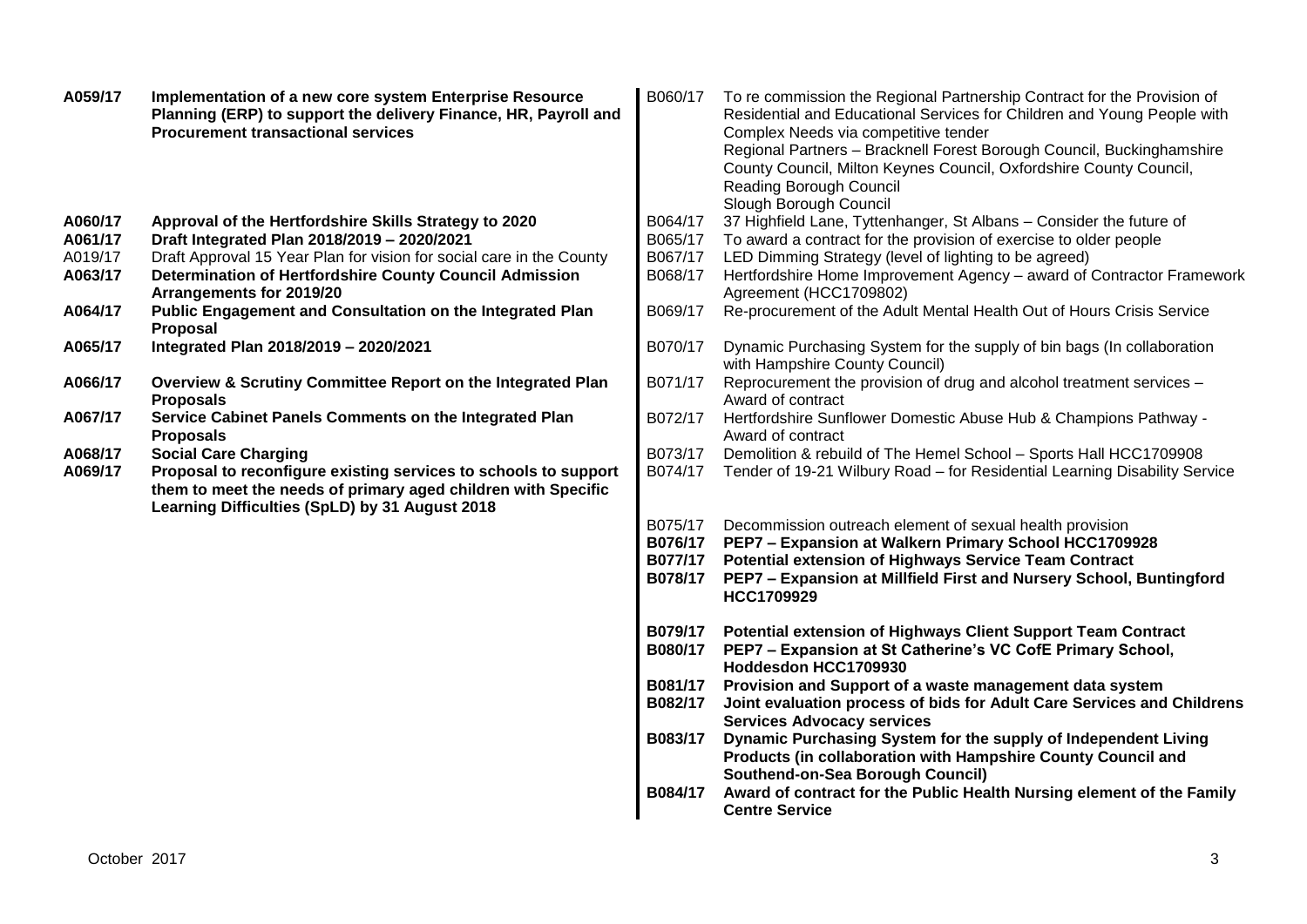**B085/17 Award of contract for the Family Support element of the Family Centre Service**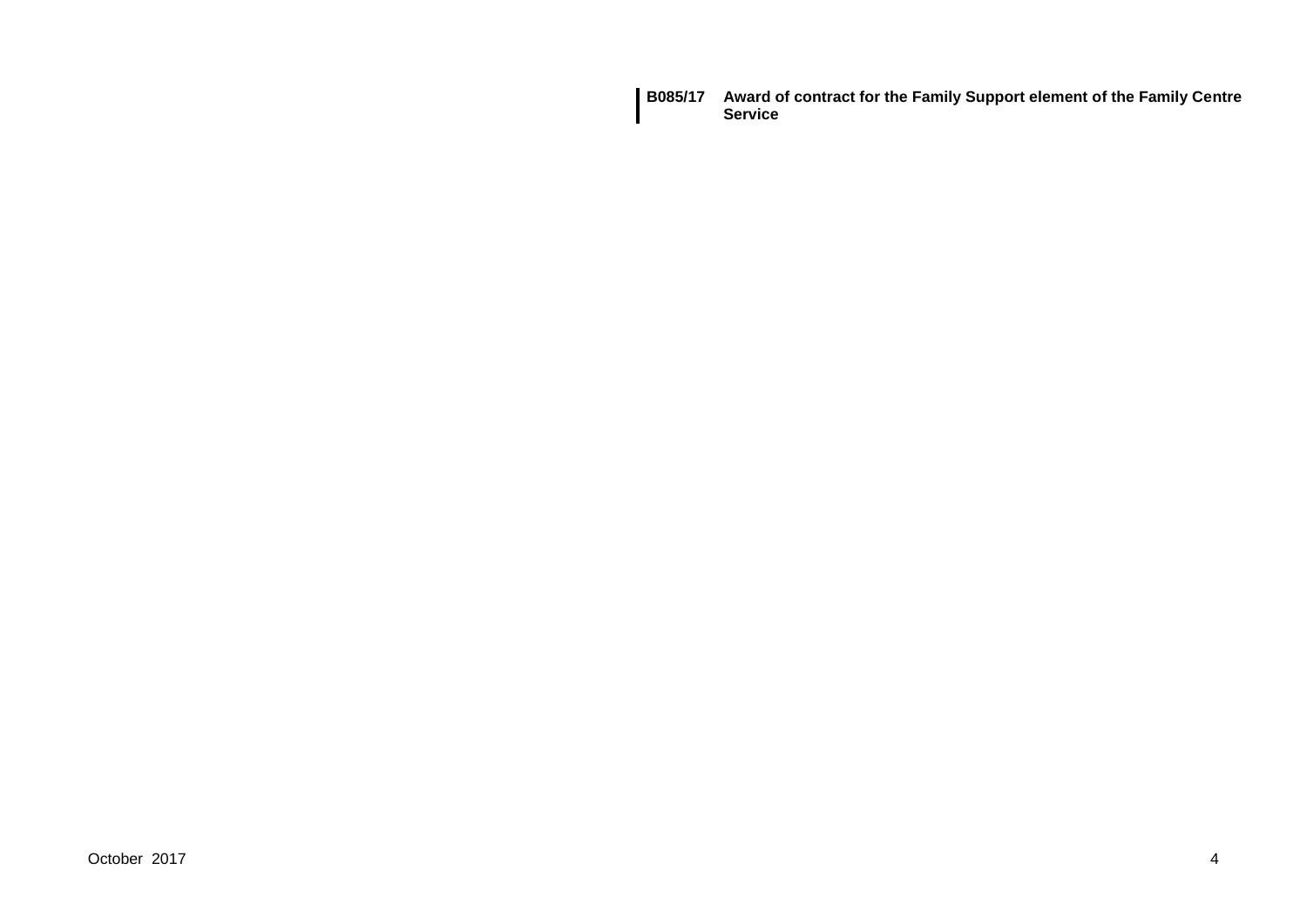|          | FANTA. DEGISIONS DI GABINET                                                                                                                                               |                                                          | inule. Them items and amendments are shown in <b>boid.</b> |                                           |                                                            |                                                                                     |
|----------|---------------------------------------------------------------------------------------------------------------------------------------------------------------------------|----------------------------------------------------------|------------------------------------------------------------|-------------------------------------------|------------------------------------------------------------|-------------------------------------------------------------------------------------|
| Ref. No. | <b>Matter for Decision</b>                                                                                                                                                | <b>Date</b><br>decision to<br>be made                    | <b>Cabinet Panels to be</b><br>consulted                   | <b>Officer contact for</b><br>this matter | Documents to be<br>considered****                          | <b>Exempt from the</b><br><b>Council's Call-In</b><br><b>Procedures</b><br>Yes / No |
| A022/17  | Approval of Draft Local<br>Transport Plan 4 – for public<br>consultation                                                                                                  | 23/10/2017                                               | Environment, Planning<br>& Transport Cabinet<br>Panel      | James Povey<br>01992 556798               | Report of the Chief Executive<br>& Director of Environment | <b>No</b>                                                                           |
| A050/17  | <b>Electric Vehicle Charging</b><br>Points (agree the<br>recommended strategy for the<br>provision of charging points for<br><b>Ultra Low Emission Vehicles</b><br>(ULEV) | 23/10/2017                                               | <b>Highways Cabinet Panel</b>                              | Tom Duckmanton<br>01992 556366            | Report of the Chief Executive<br>& Director of Environment | <b>No</b>                                                                           |
| A035/17  | Future Management of the<br><b>County Council's Art Collection</b>                                                                                                        | 13/11/2017                                               | Education, Libraries &<br><b>Localism Cabinet Panel</b>    | <b>Taryn Pearson-Rose</b><br>01992 556012 | Report of the Director of<br>Resources                     | No                                                                                  |
| A010/17  | Review of Financial<br><b>Regulations</b>                                                                                                                                 | Cabinet<br>13/11/2017<br>County<br>Council<br>21/11/2017 | Resources, Property &<br>the Economy Cabinet<br>Panel      | Lindsey McLeod<br>01992 556431            | Report of the Director of<br>Resources                     | <b>No</b>                                                                           |
| A036/17  | Proposed consultation on<br>Hertfordshire County Council<br>Admission arrangements for<br>2019/20                                                                         | 13/11/2017                                               | Education, Libraries &<br><b>Localism Cabinet Panel</b>    | Jayne Abery<br>01992 558785               | Report of the Director of<br><b>Children's Services</b>    | <b>No</b>                                                                           |

**PART A: DECISIONS BY CABINET** Note: New items and amendments are shown in **bold.**

1

The address from which, subject to any prohibition or restriction on their disclosure, copies of, or extracts from, any document listed is available is County Hall, Pegs Lane, Hertford, SG13 8DE. Other documents relevant to these matters may be submitted to the decision maker. To request details of such documents (if any) as they become available contact Elaine Shell, Democratic Services Manager by email [\(elaine.shell@hertfordshire.gov.uk\)](mailto:elaine.shell@hertfordshire.gov.uk) or phone (01992 555565). \*\*\* No Forward Plan Ref Additional Item for Cabinet: Not a key decision

<sup>&</sup>lt;sup>††</sup> Documents to be considered by the Cabinet are published in the Council's website at<https://cmis.hertsdirect.org/hertfordshire/Calendarofcouncilmeetings.aspx>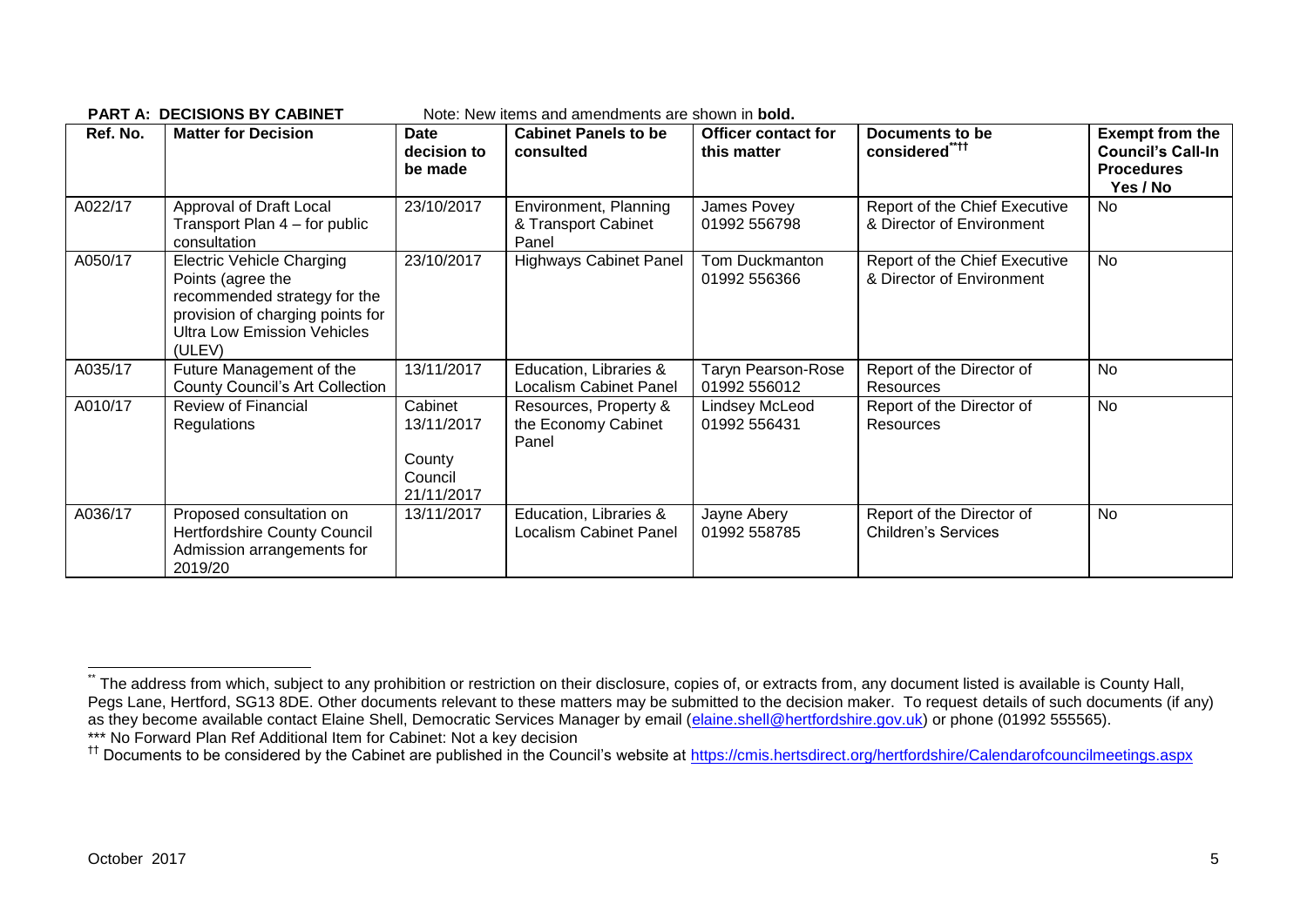| A037/17 | Approval to undertake a public<br>consultation on the Draft<br>Minerals local Plan (2016-<br>2031) including policies and<br>proposed specific sites,<br>preferred and/or areas of<br>search for mineral extraction                                                                                                                        | 13/11/2017<br><b>County</b><br><b>Council</b><br>21/11/2017     | Environment, Planning<br>& Transport Cabinet<br>Panel             | <b>Julie Greaves</b><br>01992 556227                                         | Report of the Chief Executive<br>& Director of Environment | <b>No</b> |
|---------|--------------------------------------------------------------------------------------------------------------------------------------------------------------------------------------------------------------------------------------------------------------------------------------------------------------------------------------------|-----------------------------------------------------------------|-------------------------------------------------------------------|------------------------------------------------------------------------------|------------------------------------------------------------|-----------|
| A38/17  | Approval to undertake an initial<br>consultation on the review of<br>the Waste Local Plan<br>(including broad issues and<br>options)                                                                                                                                                                                                       | Cabinet<br>13/11/2017<br>County<br><b>Council</b><br>21/11/2017 | Environment, Planning<br>& Transport                              | <b>Julie Greaves</b><br>01992 556227                                         | Report of the Chief Executive<br>& Director of Environment | <b>No</b> |
| A040/17 | Procurement of the Property<br><b>Development Partner</b>                                                                                                                                                                                                                                                                                  | 13/11/2017                                                      | Resources, Property &<br>the Economy Cabinet<br>Panel             | Mark Handford-<br>Jones<br>01992 556397<br><b>Mike Evans</b><br>01992 555634 | Report of the Director of<br>Resources                     | No        |
| A044/17 | To consider whether to publish<br>a statutory notice in respect of<br>a proposal to change the age<br>range of Widford School,<br>Ware, to allow nursery-aged<br>children to be admitted from<br>the age of 2                                                                                                                              | 13/11/2017                                                      | <b>Education Libraries &amp;</b><br><b>Localism Cabinet Panel</b> | Samantha Young<br>01992 555754                                               | Report of the Director of<br><b>Childrens Services</b>     | No        |
| A045/17 | To consider whether to publish<br>a statutory notice in respect of<br>the proposal to increase the<br>number of places by 8 at both<br>Haywood Grove Social,<br>Emotional, & Mental Health<br>special school and Woodfield<br><b>Severe Learning Difficulties</b><br>special school, taking into<br>consideration a public<br>consultation | 13/11/2017                                                      | <b>Education Libraries &amp;</b><br><b>Localism Cabinet Panel</b> | <b>Phil Brunt</b><br>01992 555811                                            | Report of the Director of<br><b>Childrens Services</b>     | <b>No</b> |
| A046/17 | <b>Inspiring Libraries Strategy -</b><br>Phase Two Implementation<br>$2018 - 2021$                                                                                                                                                                                                                                                         | 13/11/2017                                                      | <b>Education Libraries &amp;</b><br><b>Localism Cabinet Panel</b> | Taryn Pearson -<br>Rose<br>01992 556651                                      | Report of the Director of<br><b>Resources</b>              | No        |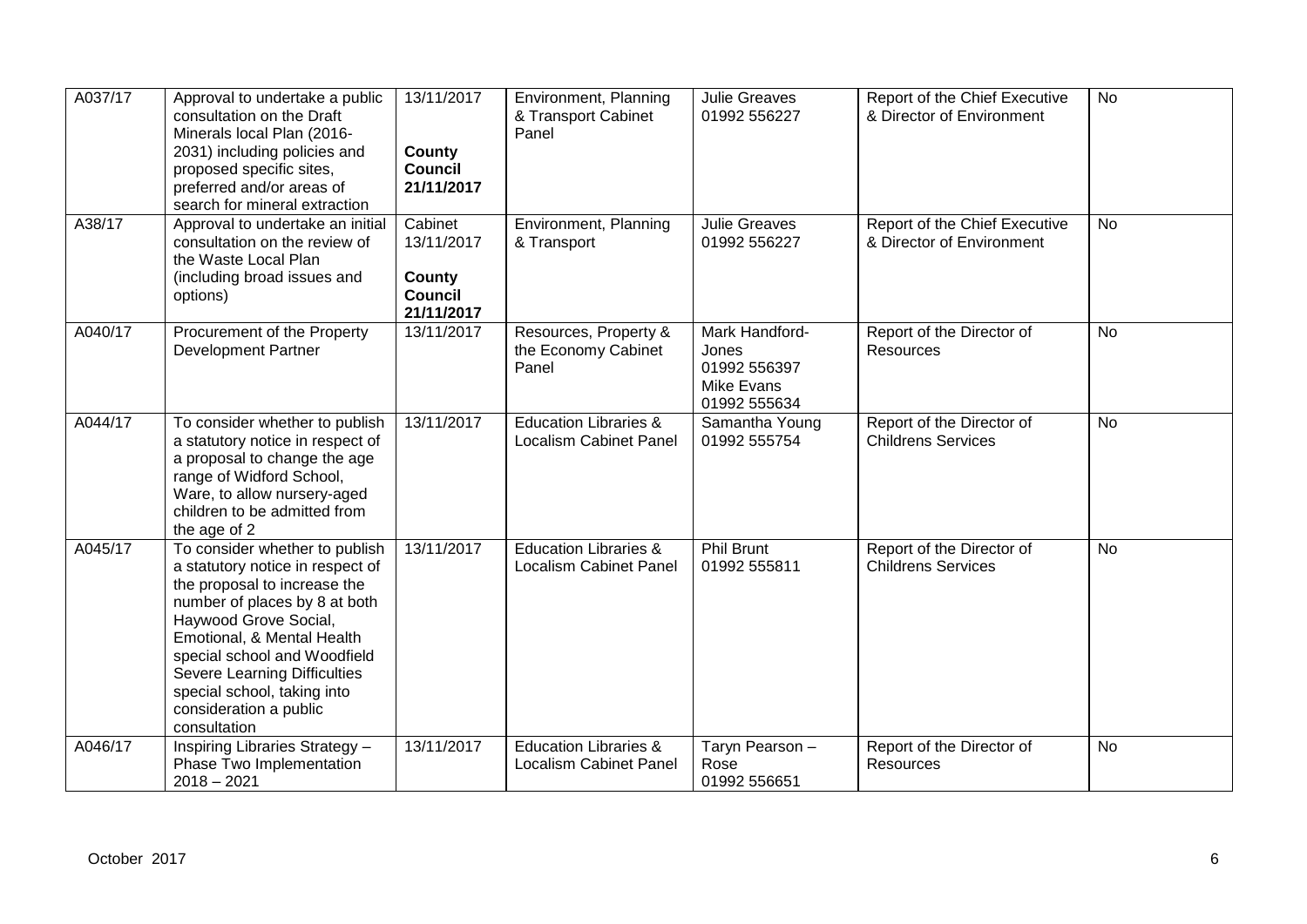| A047/17 | Alternative delivery Model for<br><b>Library Service</b>                                                                                                                                                                                  | 13/11/2017 | <b>Education Libraries &amp;</b><br><b>Localism Cabinet Panel</b>     | Taryn Pearson -<br>Rose<br>01992 556651                                        | Report of the Director of<br>Resources                                                                                                                                                                                                                | <b>No</b> |
|---------|-------------------------------------------------------------------------------------------------------------------------------------------------------------------------------------------------------------------------------------------|------------|-----------------------------------------------------------------------|--------------------------------------------------------------------------------|-------------------------------------------------------------------------------------------------------------------------------------------------------------------------------------------------------------------------------------------------------|-----------|
| A049/17 | Adoption of the new Rights of<br>way Improvement Plan<br>(RoWIP)                                                                                                                                                                          | 13/11/2017 | Environment, Planning<br>& Transport                                  | <b>Richard Cuthbert</b><br>01992 555292                                        | Report of the Chief Executive<br>& Director of Environment                                                                                                                                                                                            | <b>No</b> |
| A053/17 | Whether to publish a<br>statutory notice in respect of<br>the proposal for the closure<br>of Redbourne Junior school<br>and the increase of age<br>range at Redbourne Infants<br>& Nursery school from 3-7<br>years old to 3-11 years old | 13/11/2017 | <b>Education Libraries &amp;</b><br><b>Localism Cabinet</b><br>Panel  | <b>Phil Brunt</b><br>01992 555811                                              | <b>Report of the Director of</b><br><b>Childrens Services</b>                                                                                                                                                                                         | <b>No</b> |
| A054/17 | Whether or not to publish<br>statutory notices on the<br>increase of number of<br>places at Meadow Wood<br><b>Moderate Learning</b><br><b>Difficulties (special) school</b><br>by 8.                                                      | 13/11/2017 | <b>Education Libraries &amp;</b><br><b>Localism Cabinet</b><br>Panel  | <b>Phil Brunt</b><br>01992 555811                                              | <b>Report of the Director of</b><br><b>Childrens Services</b>                                                                                                                                                                                         | <b>No</b> |
| A055/17 | To consider the future of<br><b>Cuffley Camp Outdoor</b><br><b>Centre</b>                                                                                                                                                                 | 13/11/2017 | <b>Resources, Property</b><br>and the Economy<br><b>Cabinet Panel</b> | <b>Mark Handford-</b><br><b>Jones</b><br>01992 556397                          | <b>Report of the Director of</b><br><b>Resources</b><br>Part I and Part II - The Part II<br>report will contain<br>information relating to the<br>financial or business affairs<br>of any particular person<br>including the County<br><b>Council</b> | <b>No</b> |
| A056/17 | To consider the future of<br><b>Hertfordshire Music Service</b>                                                                                                                                                                           | 13/11/2017 | <b>Education Libraries &amp;</b><br><b>Localism Cabinet</b><br>Panel  | <b>Simon Newland</b><br>01992 555719<br><b>James Dickenson</b><br>01438 843079 | <b>Report of the Director of</b><br><b>Childrens Services</b>                                                                                                                                                                                         | <b>No</b> |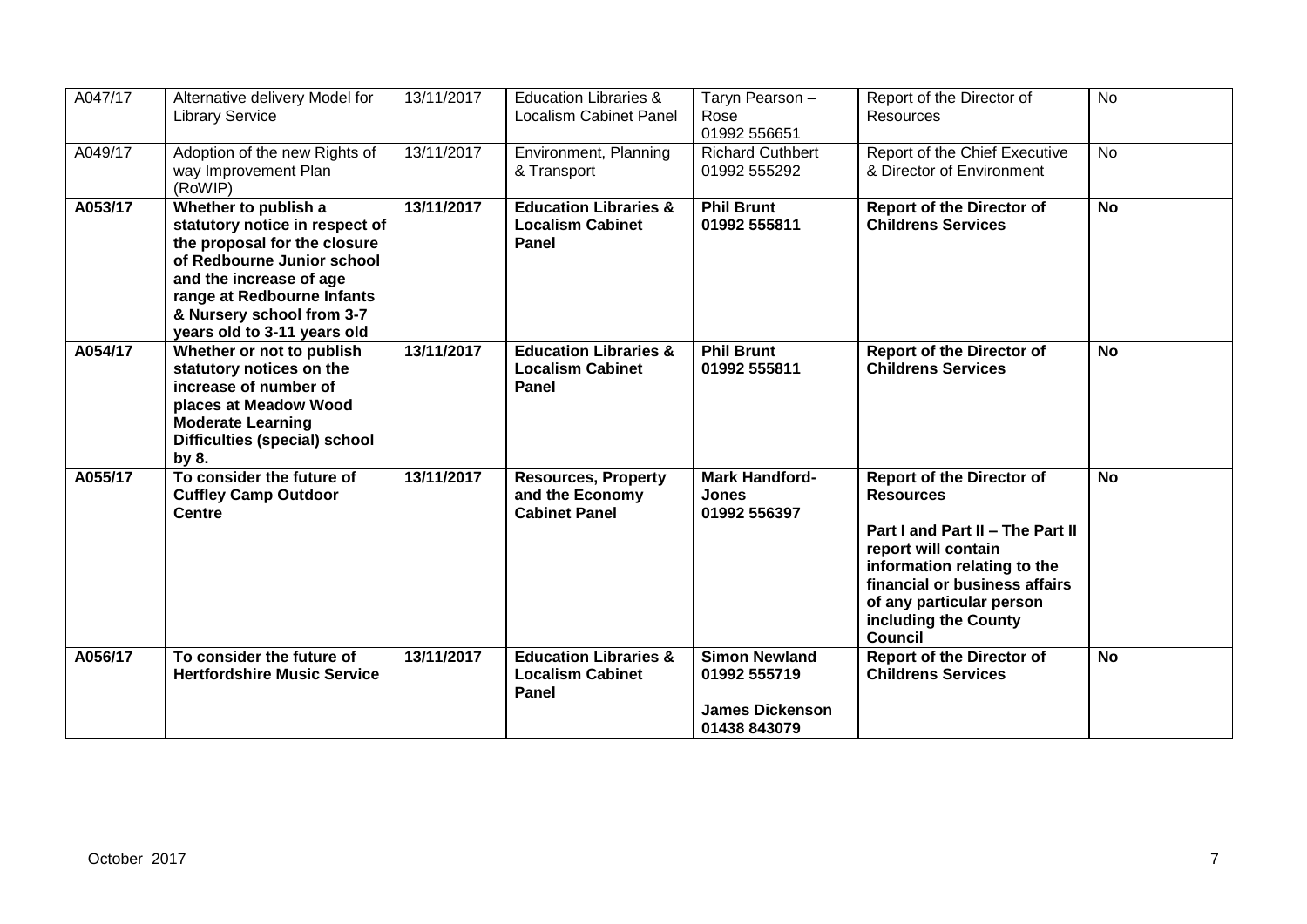| A041/17 | Procurement and Award of<br><b>Contract to extend Superfast</b><br>Fibre Broadband to the last<br>2-3% in Hertfordshire                                                                    | 18/12/2017 | Resources, Property<br>and the Economy<br><b>Cabinet Panel</b>   | <b>Stuart Bannerman</b><br>Campbell<br>01992 588397 | Report of the Director of<br>Resources<br>Part I and Part II - The Part II<br>report will contain information<br>relating to the financial or<br>business affairs of any<br>particular person including the<br><b>County Council</b>                            | <b>No</b> |
|---------|--------------------------------------------------------------------------------------------------------------------------------------------------------------------------------------------|------------|------------------------------------------------------------------|-----------------------------------------------------|-----------------------------------------------------------------------------------------------------------------------------------------------------------------------------------------------------------------------------------------------------------------|-----------|
| A051/17 | Agree Criteria for Winter<br>Gritting Programme 2018/2019                                                                                                                                  | 18/12/17   | <b>Highways Cabinet Panel</b>                                    | Steve Johnson<br>01992 658126                       | Report of the Chief Executive<br>& Director of Environment                                                                                                                                                                                                      | <b>No</b> |
| A052/17 | Finance Monitor Q4 - approval<br>of capital budget re-<br>programming                                                                                                                      | 18/12/17   | Resources, Property &<br>the Economy Cabinet<br>Panel            | <b>Lindsey McLeod</b><br>01992 556431               | Report of the Director of<br>Resources                                                                                                                                                                                                                          | <b>No</b> |
| A057/17 | Sale of the Authority's share<br>of Hertfordshire Schools<br><b>Building Partnership</b>                                                                                                   | 18/12/2017 | <b>Resources, Property &amp;</b><br>the Economy Cabinet<br>Panel | <b>Steven Pilsworth</b><br>01992 555737             | <b>Report of the Director of</b><br><b>Resources</b>                                                                                                                                                                                                            | <b>No</b> |
| A058/17 | <b>Adult Care Services</b><br>Smartworking:<br><b>Establishment of a local</b><br>authority trading company<br>to provide adult social care<br>services                                    | 18/12/2017 | <b>Adult Care &amp; Health</b><br><b>Cabinet Panel</b>           | <b>Helen Maneuf</b><br>01992 556350                 | <b>Report of the Director of</b><br><b>Adult Care Services</b><br>Part I and Part II - The Part II<br>report will contain<br>information relating to the<br>financial or business affairs<br>of any particular person<br>including the County<br><b>Council</b> | <b>No</b> |
| A059/17 | Implementation of a new<br>core system Enterprise<br><b>Resource Planning (ERP) to</b><br>support the delivery<br>Finance, HR, Payroll and<br><b>Procurement transactional</b><br>services | 18/12/2017 | <b>Resources, Property &amp;</b><br>the Economy Cabinet<br>Panel | Seema Aggarwal<br>01992 556425                      | <b>Report of the Director of</b><br><b>Resources</b><br>Part I and Part II Report -<br>due to information relating<br>to the financial or business<br>affairs of any particular<br>person (including the<br>Council)                                            | <b>No</b> |
| A060/17 | Approval of the<br><b>Hertfordshire Skills Strategy</b><br>to 2020                                                                                                                         | 18/12/2017 | <b>Resources, Property &amp;</b><br>the Economy Cabinet<br>Panel | <b>Kate Brierley</b><br>01992 588321                | <b>Report of the Director of</b><br><b>Resources</b>                                                                                                                                                                                                            | <b>No</b> |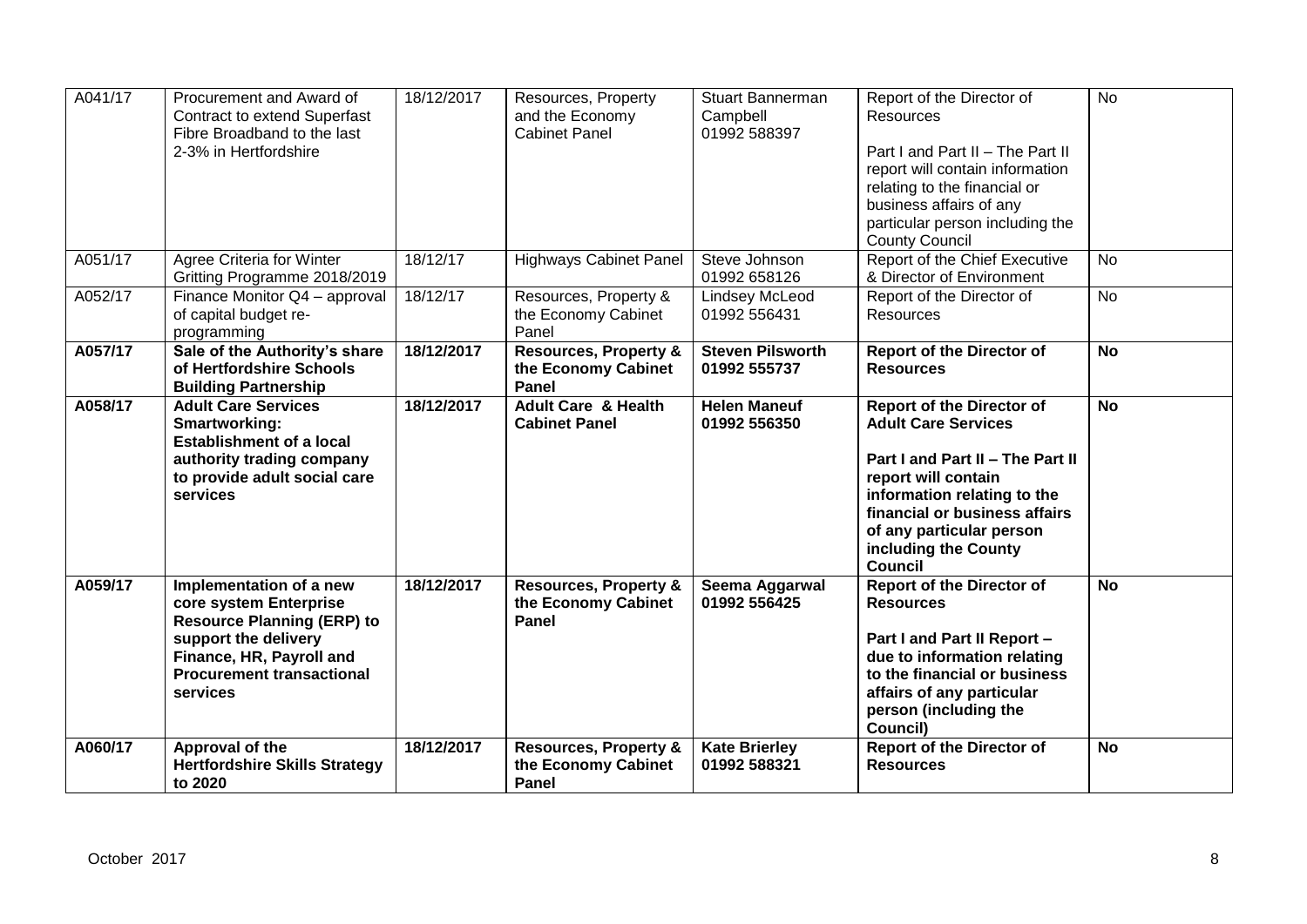| A061/17 | <b>Draft Integrated Plan</b><br>2018/2019 - 2020/2021                                                          | 22/01/2018                                                             |                                                                                 | <b>Lindsay McLeod</b><br>01992 556431                          | <b>Report of the Director of</b><br><b>Resources</b>                                   | <b>No</b>      |
|---------|----------------------------------------------------------------------------------------------------------------|------------------------------------------------------------------------|---------------------------------------------------------------------------------|----------------------------------------------------------------|----------------------------------------------------------------------------------------|----------------|
| A062/17 | <b>Public Engagement &amp;</b><br><b>Consultation on the</b><br><b>Integrated Plan Proposal</b>                | 22/01/2018                                                             |                                                                                 | <b>Alex James</b><br>01992 588259                              | <b>Report of the Executive &amp;</b><br><b>Director of Environment</b>                 | $\overline{N}$ |
| A019/17 | Draft Approval 15 Year Plan<br>for vision for social care in the<br>County                                     | 19/02/2018                                                             | Adult Care & Health<br><b>Cabinet Panel</b>                                     | Helen Maneuf<br>01992 556350                                   | Report of the Director of Adult<br><b>Care Services</b>                                | No             |
| A063/17 | <b>Determination of</b><br><b>Hertfordshire County</b><br><b>Council Admission</b><br>Arrangements for 2019/20 | <b>Cabinet</b><br>19/02/2018<br>County<br><b>Council</b><br>21/11/2017 | <b>Education Libraries &amp;</b><br><b>Localism Cabinet</b><br>Panel            | <b>Jayne Abery</b><br>01992 588785                             | <b>Report of the Director of</b><br><b>Childrens Services</b>                          | <b>No</b>      |
| A064/17 | <b>Public Engagement and</b><br><b>Consultation on the</b><br><b>Integrated Plan Proposal</b>                  | 19/02/2018                                                             | <b>All Cabinet Panels</b><br><b>Overview &amp; Scrutiny</b><br><b>Committee</b> | <b>Alex James</b><br>01992 588259                              | <b>Report of the Chief</b><br><b>Executive &amp; Director of</b><br><b>Environment</b> | <b>No</b>      |
| A065/17 | Integrated Plan 2018/2019 -<br>2020/2021                                                                       | <b>Cabinet</b><br>19/02/2018<br>County<br><b>Council</b><br>20/02/2018 | <b>All Cabinet Panels</b><br><b>Overview &amp; Scrutiny</b><br><b>Committee</b> | <b>Lindsay McLeod</b><br>01992 556431                          | <b>Report of the Director of</b><br><b>Resources</b>                                   | <b>No</b>      |
| A067/17 | <b>Overview &amp; Scrutiny</b><br><b>Committee Report on the</b><br><b>Integrated Plan Proposals</b>           | <b>Cabinet</b><br>19/02/2018<br>County<br><b>Council</b><br>20/02/2018 | <b>Resources, Property &amp;</b><br>the Economy Cabinet<br>Panel                | Natalie Rotherham /<br><b>Michelle Diprose</b><br>01992 550782 | <b>Report of the Overview and</b><br><b>Scrutiny Committee</b>                         | <b>No</b>      |
| A063/17 | <b>Service Cabinet Panels</b><br><b>Comments on the Integrated</b><br><b>Plan Proposals</b>                    | <b>Cabinet</b><br>19/02/2018<br>County<br><b>Council</b><br>20/02/2018 | <b>Resources, Property &amp;</b><br>the Economy Cabinet<br>Panel                | Deborah Jeffery<br>01992 555563                                | <b>Report of the Director of</b><br><b>Resources</b>                                   | <b>No</b>      |
| A068/17 | <b>Social Care Charging</b>                                                                                    | 19/02/2018                                                             | <b>Adult Care &amp; Health</b><br><b>Cabinet Panel</b>                          | <b>Helen Maneuf</b><br>01992 556350                            | <b>Report of the Director of</b><br><b>Adult Care Services</b>                         | <b>No</b>      |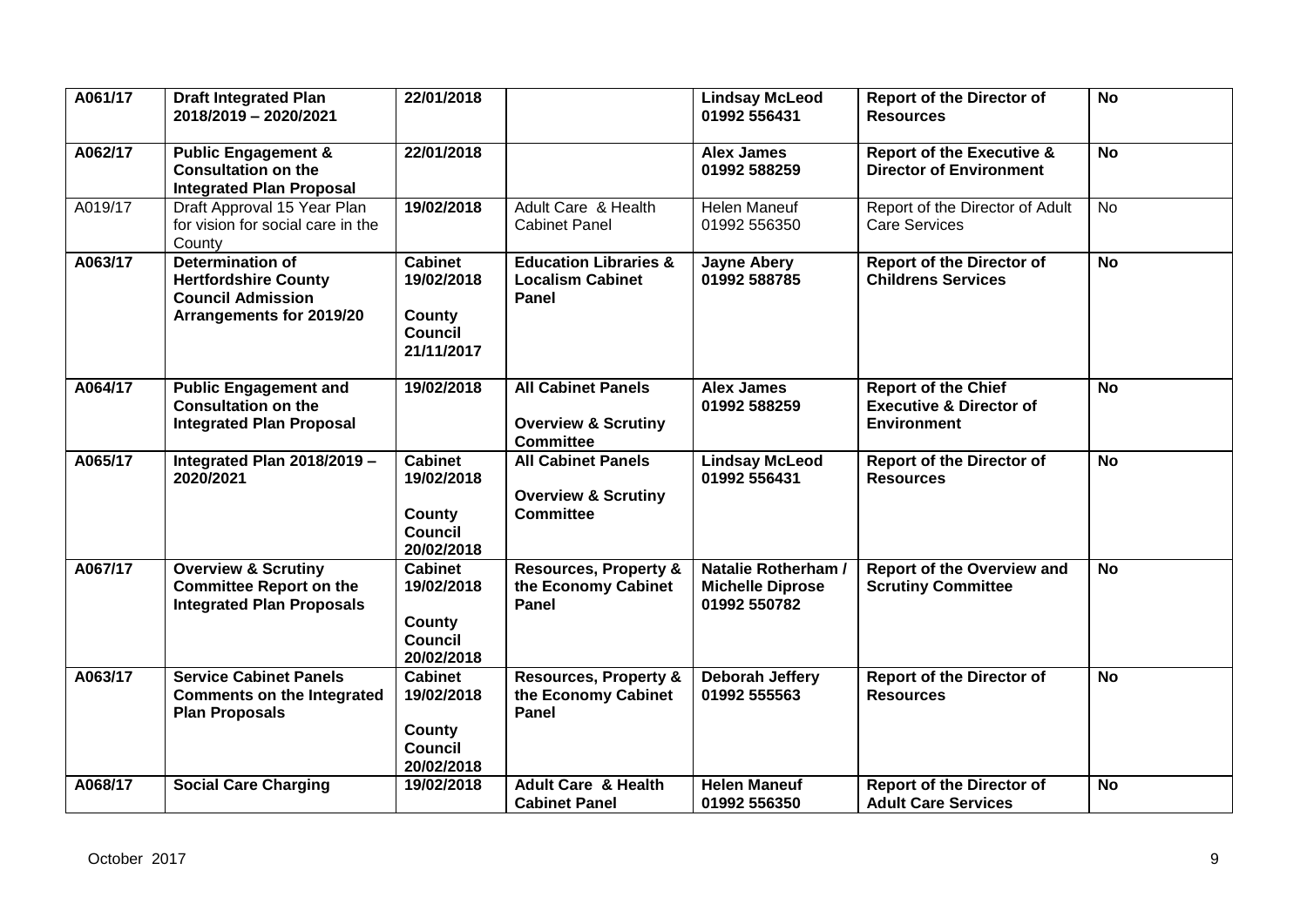| A069/17<br>needs of primary aged<br>children with Specific<br>by 31 August 2018 | 19/02/2017<br><b>Proposal to reconfigure</b><br>existing services to schools<br>to support them to meet the<br><b>Learning Difficulties (SpLD)</b> | <b>Education Libraries &amp;</b><br><b>Localism Cabinet</b><br>Panel | <b>Simon Newland</b><br>01992 555738 | <b>Report of the Director of</b><br><b>Childrens Services</b> | <b>No</b> |
|---------------------------------------------------------------------------------|----------------------------------------------------------------------------------------------------------------------------------------------------|----------------------------------------------------------------------|--------------------------------------|---------------------------------------------------------------|-----------|
|---------------------------------------------------------------------------------|----------------------------------------------------------------------------------------------------------------------------------------------------|----------------------------------------------------------------------|--------------------------------------|---------------------------------------------------------------|-----------|

**Membership of Cabinet:** 

| <b>Derrick Ashley</b>  | <b>Environment, Planning &amp; Transport</b>   | <b>Richard Roberts</b>    | <b>Public Health, Prevention &amp; Performance</b> |
|------------------------|------------------------------------------------|---------------------------|----------------------------------------------------|
| <b>Terry Douris</b>    | <b>Education, Libraries &amp; Localism</b>     | <b>Ralph Sangster</b>     | <b>Highways</b>                                    |
| <b>Robert Gordon</b>   | <b>Leader of the Council</b>                   | <b>David Williams</b>     | <b>Resources, Property &amp; the Economy</b>       |
| <b>Teresa Heritage</b> | <b>Children's Services</b>                     | <b>Colette Wyatt-Lowe</b> | <b>Adult Care &amp; Health</b>                     |
| <b>Terry Hone</b>      | <b>Community Safety &amp; Waste Management</b> |                           |                                                    |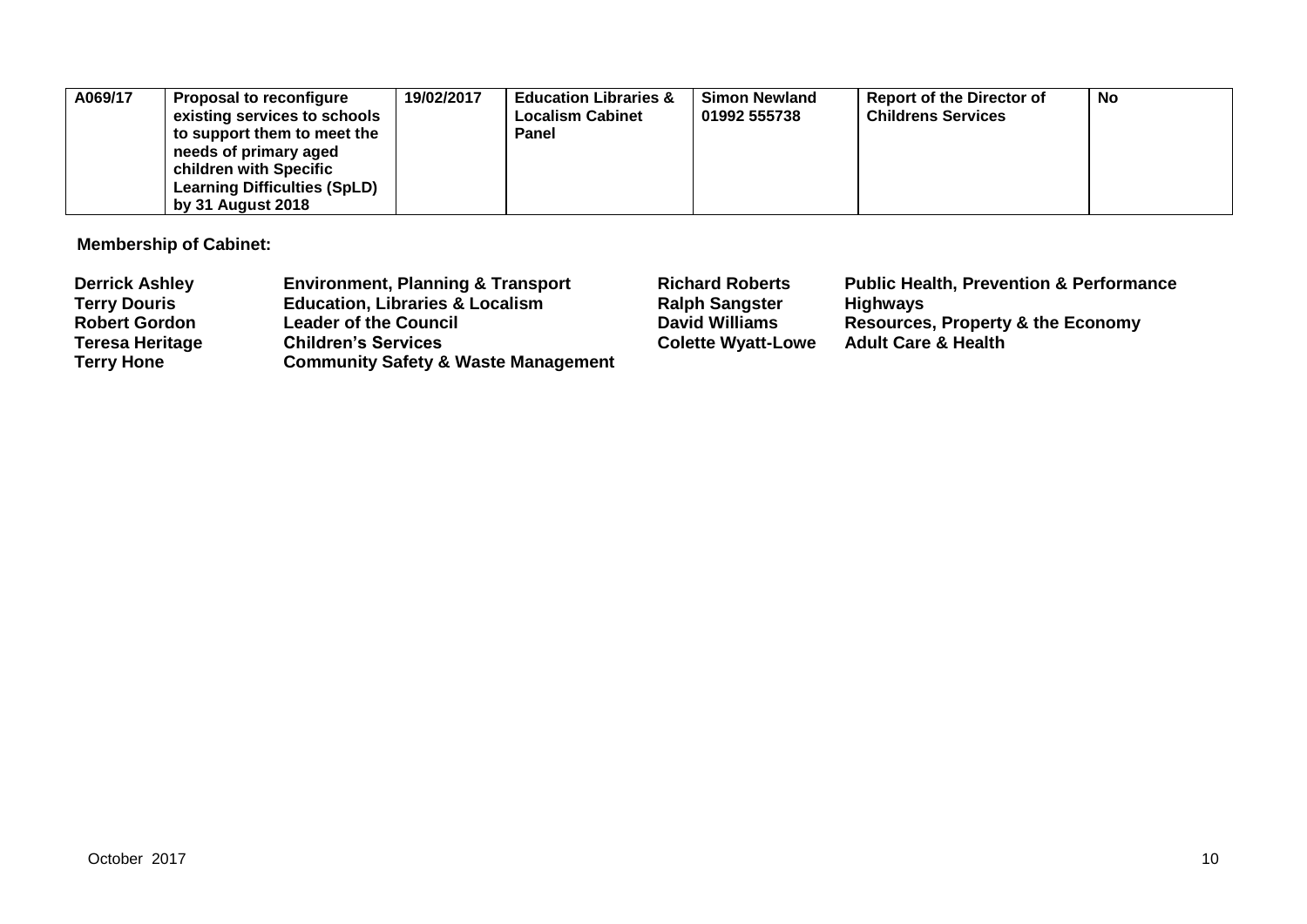**PART B: DECISIONS BY CHIEF OFFICERS Note: New items and amendments are shown in bold.** 

| Ref. No. | <b>Issue for Decision</b>                                                                                                         | Name and Title of<br><b>Decision Maker</b>                       | Date, or<br>period<br>within<br>which,<br>decision to<br>be made | <b>Cabinet Panels to be</b><br>consulted | <b>Officer contact for</b><br>this matter | Documents to be<br>considered <sup>##</sup> | <b>Exempt from the</b><br><b>Council's Call-In</b><br><b>Procedures</b><br>Yes / No |
|----------|-----------------------------------------------------------------------------------------------------------------------------------|------------------------------------------------------------------|------------------------------------------------------------------|------------------------------------------|-------------------------------------------|---------------------------------------------|-------------------------------------------------------------------------------------|
| B076/15  | The Supply of<br>Pulpboard (In<br>collaboration with<br><b>Hampshire County</b><br>Council)                                       | Glenn Facey<br><b>Head of Herts Full</b><br>Stop                 | <b>October</b><br>2017 (was<br><b>September</b><br>2017)         |                                          | Gianni Tinnirello<br>01707 292353         | See Note 2 & 3<br>below                     | <b>No</b>                                                                           |
| B058/16  | <b>Secondary School</b><br>Expansion at The<br>Hemel School,<br>Hemel Hempstead<br>Award of Contract<br>(HCC1609120)              | Mark Handford-<br>Jones<br><b>Assistant Director</b><br>Property | <b>November</b><br>2017 (was<br><b>September</b><br>2017)        |                                          | <b>Trevor Mose</b><br>01992 556658        | See Note 2 below                            | <b>No</b>                                                                           |
| B059/16  | Re-Provision of<br>Drama and 6th<br>Form<br>Accommodation at<br><b>Barclay School</b><br><b>Award of Contract</b><br>(HCC1609121) | Mark Handford-<br>Jones<br><b>Assistant Director</b><br>Property | November<br>2017                                                 |                                          | <b>Trevor Mose</b><br>01992 556658        | See Note 2 below                            | <b>No</b>                                                                           |
| B001/17  | <b>Traffic Regulation</b><br>Orders - various<br>(see attached<br><b>Schedule Appendix</b>                                        | John Wood<br>Chief Executive &<br>Director of<br>Environment     | During the<br>period of this<br>Forward Plan                     |                                          | Rob Smith<br>01992 556118                 | Reports from Lead<br><b>Officers</b>        | <b>No</b>                                                                           |
| B010/17  | <b>Business Water</b><br>Contract: Award of<br>Contract<br>(HCC1709401)                                                           | Mark Handford-<br>Jones<br><b>Assistant Director</b><br>Property | <b>November</b><br>2017 (was<br><b>October</b><br>2017)          |                                          | <b>Fiona Clark</b><br>01992 556008        | See Note 2 below                            | No                                                                                  |

1

<sup>‡‡</sup> The address from which, subject to any prohibition or restriction on their disclosure, copies of, or extracts from, any document listed is available is County Hall, Pegs Lane, Hertford, SG13 8DE. Other documents relevant to these matters may be submitted to the decision maker. To request details of such documents (if any) as they become available contact Elaine Shell, Democratic Services Manager by email [\(elaine.shell@hertfordshire.gov.uk\)](mailto:elaine.shell@hertfordshire.gov.uk) or phone (01992 55565).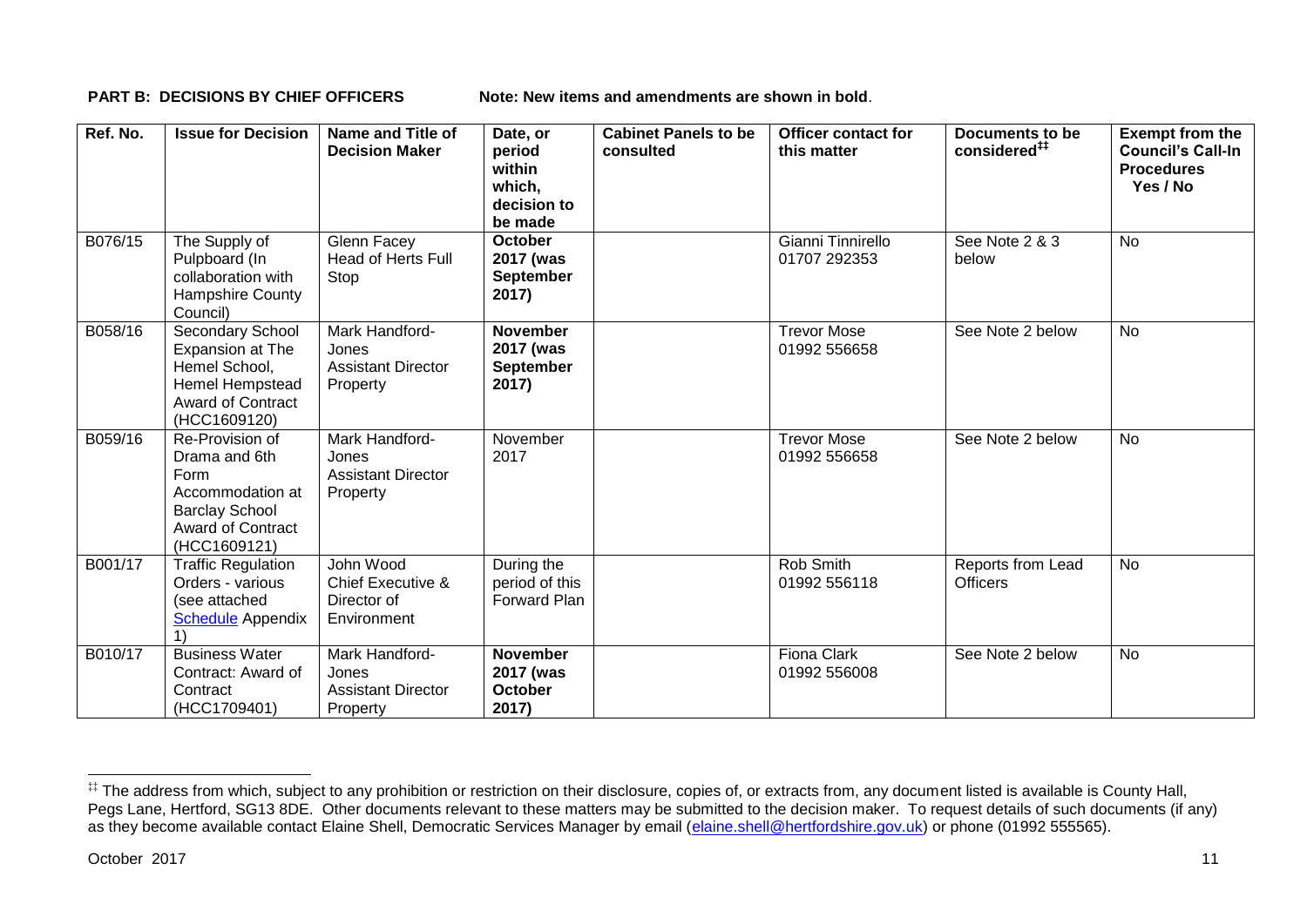| B011/17 | Four new Fire<br><b>Appliances for Fires</b><br>& Rescue Services:<br><b>Award of Contract</b>                                                                                                                                      | <b>Steve Tant</b><br>Fire & Rescue<br>Service Assistant<br><b>Chief Fire Officer</b><br>Service Support | <b>October</b><br>2017 (was<br>September<br>2017)        | Peter Hatherley<br>01992 507580                     | See Note 2 below | <b>No</b> |
|---------|-------------------------------------------------------------------------------------------------------------------------------------------------------------------------------------------------------------------------------------|---------------------------------------------------------------------------------------------------------|----------------------------------------------------------|-----------------------------------------------------|------------------|-----------|
| B015/17 | Potential provision<br>of electronic<br>document records<br>management<br>software following<br>review of existing<br>solution.                                                                                                     | Owen Mapley,<br>Director of<br>Resources                                                                | <b>October</b><br>2017 (was<br><b>September</b><br>2017) | <b>Stuart Bannerman</b><br>Campbell<br>01992 588397 | See Note 2 below | <b>No</b> |
| B017/17 | Property<br>Management<br>Services Contract<br><b>Award of Contract</b><br>(HCC1709487)                                                                                                                                             | Mark Handford-<br>Jones<br><b>Assistant Director</b><br>Property                                        | December<br>2017                                         | Mike Evans<br>01992 555634                          | See Note 2 below | No        |
| B019/17 | To award a contract<br>for the provision of<br>an assessor for the<br><b>Warmer Homes</b><br>Project                                                                                                                                | Jim McManus,<br>Director of Public<br>Health                                                            | October<br>2017 (was<br><b>July 2017)</b>                | <b>Brian Gale</b><br>01438 843537                   | See Note 2 below | <b>No</b> |
| B029/17 | Contract for the<br>Provision of Re-use<br>retail Services at<br>Hertfordshire<br>Household Waste<br><b>Recycling Centres</b>                                                                                                       | <b>Simon Aries</b><br><b>Assistant Director</b><br>Transport, Waste &<br>Environmental<br>Management    | <b>October</b><br>2017 (was<br><b>September</b><br>2017) | <b>Matthew King</b><br>01992 556207                 | See Note 2 below | <b>No</b> |
| B033/17 | Award Tender for<br><b>Residential Home</b><br>for Children and<br>Young People<br>(C&YP) aged 13-18<br>with Autism,<br><b>Learning Difficulties</b><br>and/or Behaviour<br>that Challenges at<br>Wynchlands<br>Crescent, St Albans | Jenny Coles<br>Director of Children's<br>Services                                                       | October<br>2017 (was<br><b>July 2017)</b>                | Patricia Walker<br>07812 322740                     | See Note 2 below | <b>No</b> |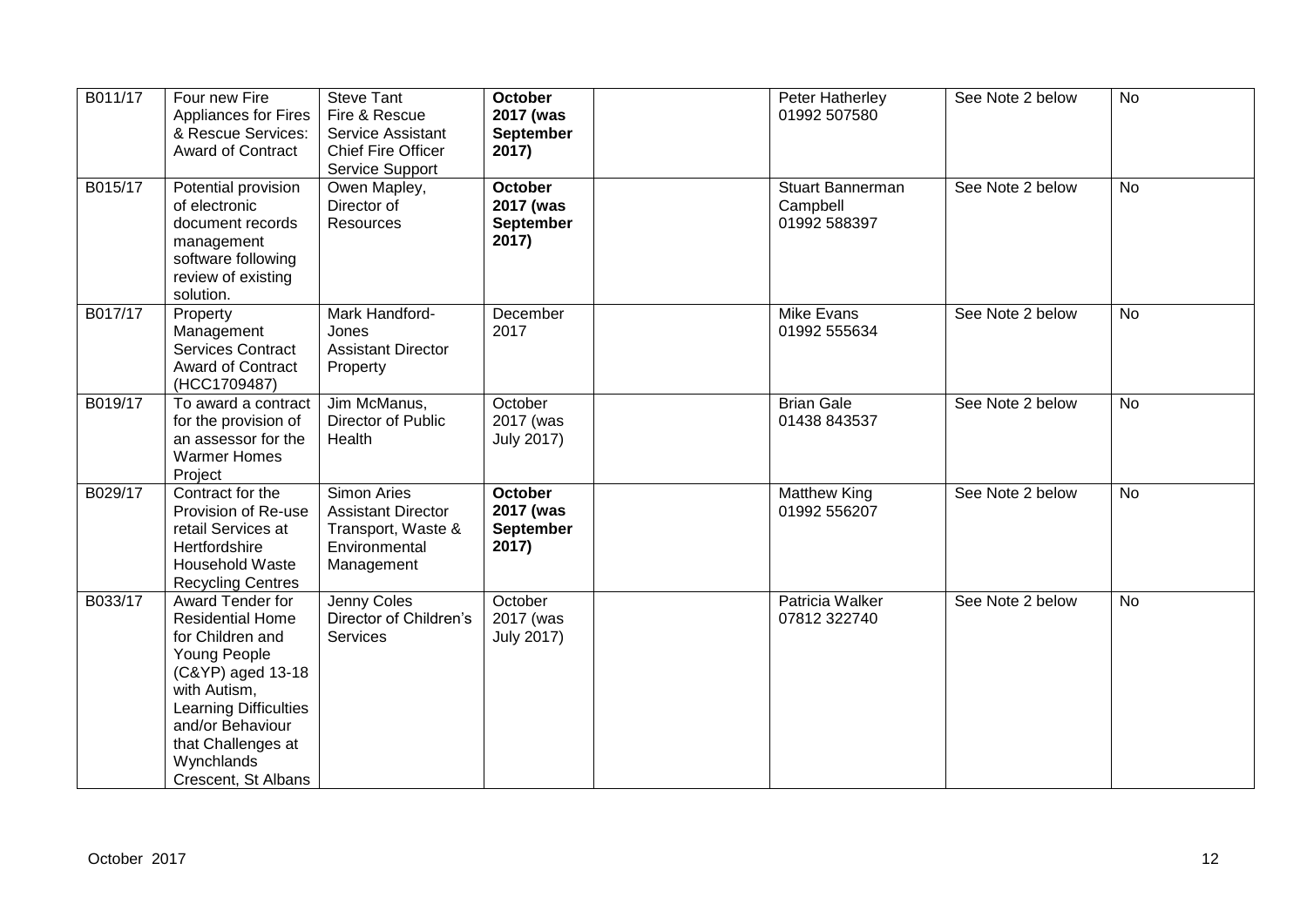| B034/17 | Dynamic<br><b>Purchasing System</b><br>for the Supply of<br>Laminating<br>Pouches (in<br>collaboration with<br>Hampshire County<br>Council)                   | Glenn Facey<br>Head of Herts Full<br>Stop                                     | November<br>2017 (was<br>September<br>2017)             | Shabbir Ahmed<br>01707 292491   | See Note 2 & 3<br>below | <b>No</b> |
|---------|---------------------------------------------------------------------------------------------------------------------------------------------------------------|-------------------------------------------------------------------------------|---------------------------------------------------------|---------------------------------|-------------------------|-----------|
| B035/17 | Dynamic<br>Purchasing<br>Systems for the<br>Supply of Copier<br>Paper (in<br>collaboration with<br>Hampshire County<br>Council)                               | Glenn Facey<br>Head of Herts Full<br>Stop                                     | <b>December</b><br>2017 (was<br><b>November</b><br>2017 | James Conway<br>01707 292376    | See Note 2 & 3<br>below | No        |
| B044/17 | <b>Breathing</b><br>Apparatus<br>Procurement for the<br>Community<br>Protection<br>Directorate<br>$2017/2018 -$<br><b>Capital Budget</b>                      | <b>Steve Tant</b><br><b>Assistant Chief Fire</b><br>Officer                   | <b>October</b><br>2017 (was<br>September<br>2017)       | Peter Hatherley<br>01992 507580 | See Note 2 below        | <b>No</b> |
| B048/17 | The supply of plain<br>adhesive labels.<br>sticky notes, hook<br>and loop and<br>motivational items<br>(In collaboration<br>with Hampshire<br>County Council) | Glenn Facey<br><b>Head of Herts Full</b><br>Stop                              | December<br>2017 (was<br>October<br>2017)               | Louise Bagley<br>01707 292431   | See note 2 & 3 below    | No        |
| B049/17 | Providing support in<br>peoples home<br>(Spot Accreditation)<br><b>Award of Contract</b>                                                                      | <b>Frances Heathcote</b><br>Assistant Director,<br>Community<br>Commissioning | November<br>2017                                        | Daisy Sanghera<br>01438 843391  | See note 2 below        | No        |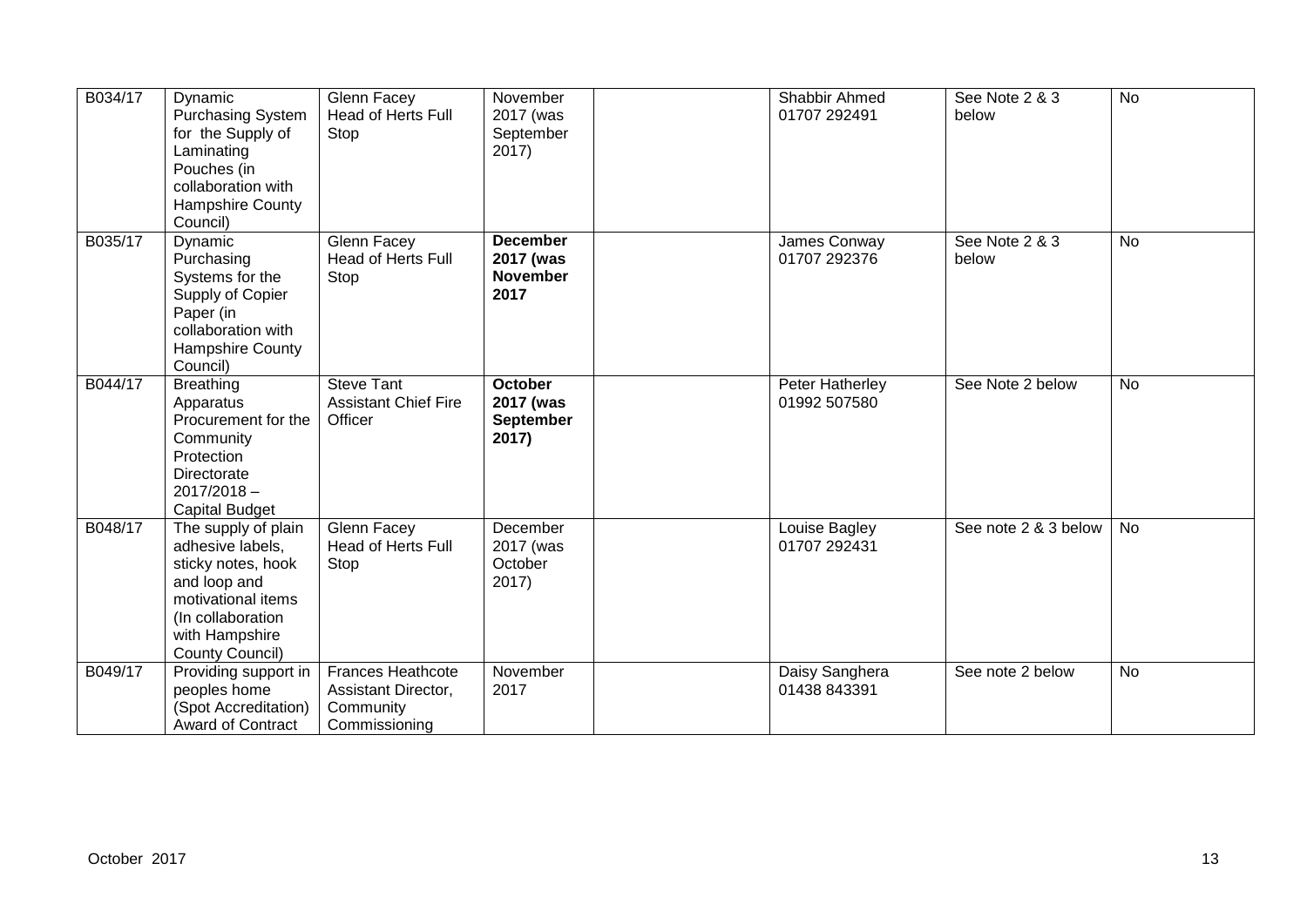| B053/17 | Batch $36 -$<br>Package 1-<br>Coates Way JMI &<br>Nursery School,<br>The Orchard<br>Primary School,<br><b>Watford Field</b><br>School (Infant &<br>Nursery) Westfield<br>Children's Centre:<br><b>Award of Contract</b><br>(HCC1709854)       | Mark Handford-<br>Jones<br><b>Assistant Director</b><br>Property | <b>November</b><br>2017 (was<br>September<br>2017) | <b>Trevor Mose</b><br>01992 556658 | See Note 2 below | <b>No</b> |
|---------|-----------------------------------------------------------------------------------------------------------------------------------------------------------------------------------------------------------------------------------------------|------------------------------------------------------------------|----------------------------------------------------|------------------------------------|------------------|-----------|
| B054/17 | Batch $36 -$<br>Package $2 -$<br><b>Therfield First</b><br>School, The William<br>Ransom Primary<br>School, Furneux<br>Pelham Church of<br>England School,<br>Morgan's Primary<br>School, The<br>Grange: Award of<br>Contract<br>(HCC1709855) | Mark Handford-<br>Jones<br><b>Assistant Director</b><br>Property | <b>November</b><br>2017 (was<br>September<br>2017) | <b>Trevor Mose</b><br>01992 556658 | See Note 2 below | <b>No</b> |
| B055/17 | Batch $36 -$<br>Package 3-<br>Aycliffe Drive<br>Primary School,<br>Roundwood<br>Primary School,<br><b>Hurst Drive Primary</b><br>School, How Wood<br>Primary School:<br>Award of Contract<br>(HCC1709856)                                     | Mark Handford-<br>Jones<br><b>Assistant Director</b><br>Property | <b>November</b><br>2017 (was<br>September<br>2017  | <b>Trevor Mose</b><br>01992 556658 | See Note 2 below | No        |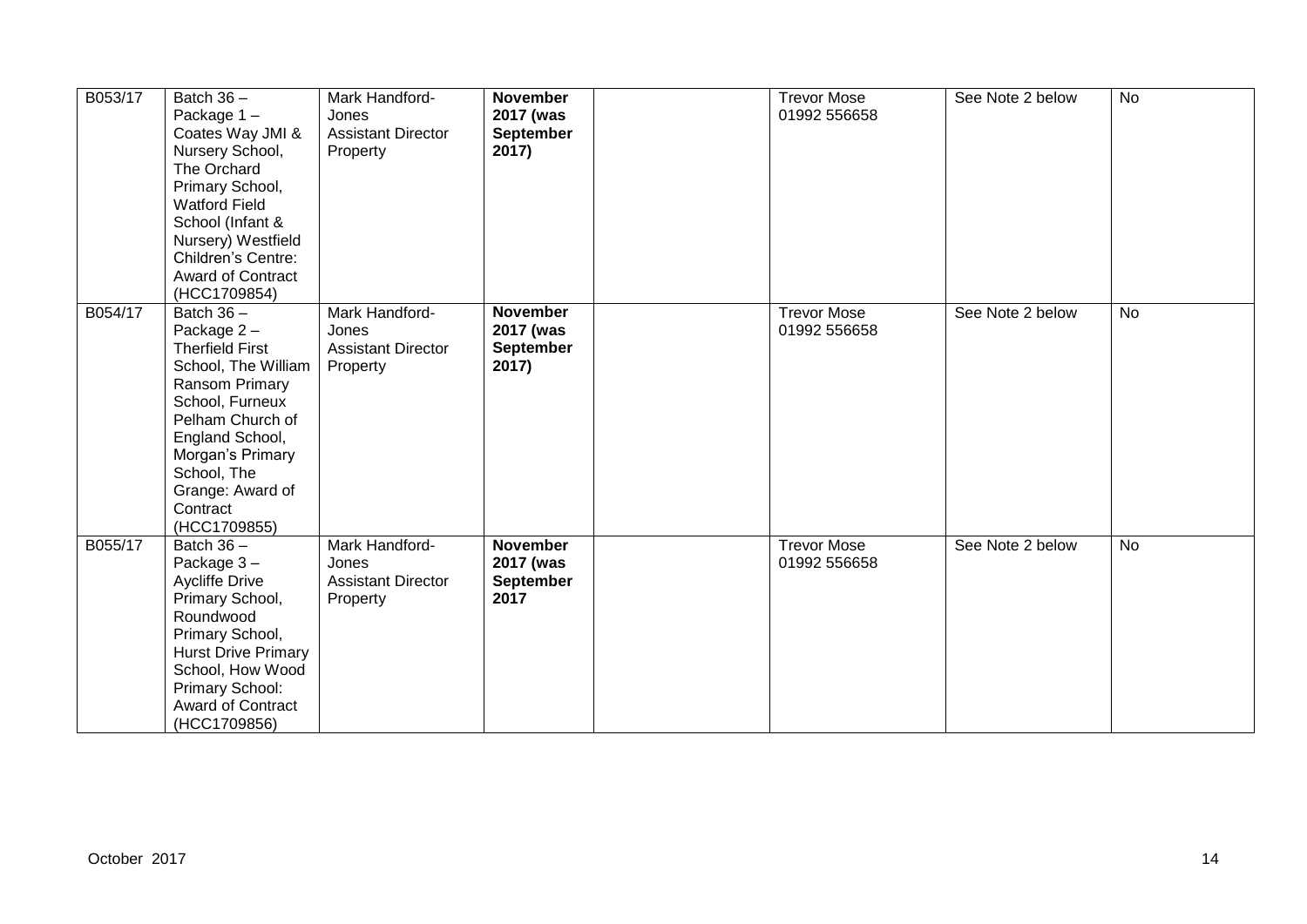| B056/17 | Change in age<br>range of people to<br>receive free<br>emergency<br>hormonal<br>contraception                                                                                                                                                                                                                                                                                                                                                                   | <b>Jim McManus</b><br>Director of Public<br>Health               | February<br>2018 (was<br>September<br>2017) | <b>Brian Gale</b><br>01438 843537    |                         | $\overline{N}$ |
|---------|-----------------------------------------------------------------------------------------------------------------------------------------------------------------------------------------------------------------------------------------------------------------------------------------------------------------------------------------------------------------------------------------------------------------------------------------------------------------|------------------------------------------------------------------|---------------------------------------------|--------------------------------------|-------------------------|----------------|
| B058/17 | Change in the<br>location of<br>premises for the<br>delivery of sexual<br>health services                                                                                                                                                                                                                                                                                                                                                                       | <b>Jim McManus</b><br>Director of Public<br>Health               | October<br>2017                             | <b>Brian Gale</b><br>01438 843537    |                         | No             |
| B059/17 | Disposal of 24a &<br>24b New Road,<br>Ware                                                                                                                                                                                                                                                                                                                                                                                                                      | Mark Handford-<br>Jones<br><b>Assistant Director</b><br>Property | October<br>2017                             | <b>Robert Ambler</b><br>01992 588836 |                         | $\overline{N}$ |
| B060/17 | To re commission<br>the Regional<br>Partnership<br>Contract for the<br>Provision of<br>Residential and<br>Educational<br>Services for<br>Children and Young<br>People with<br>Complex Needs via<br>competitive tender<br>Regional Partners -<br><b>Bracknell Forest</b><br>Borough Council,<br>Buckinghamshire<br>County Council,<br>Milton Keynes<br>Council,<br><b>Oxfordshire County</b><br>Council, Reading<br>Borough Council<br>Slough Borough<br>Council | Jenny Coles<br>Director of Children's<br><b>Services</b>         | December<br>2017                            | Lynn Knowles<br>07740 918847         | See Note 2 & 3<br>below | No             |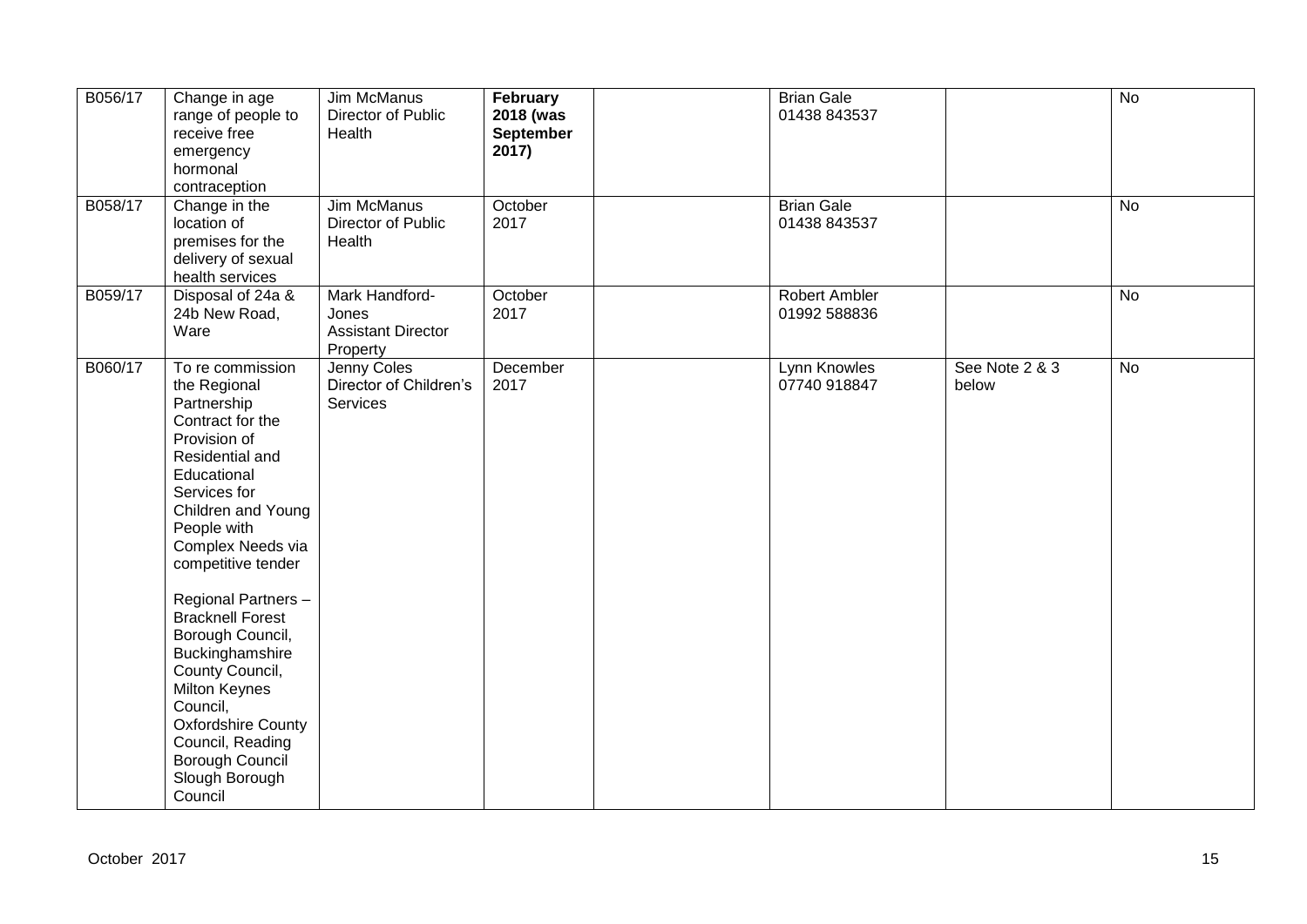| B064/17 | 37 Highfield Lane,<br>Tyttenhanger, St<br>Albans - Consider<br>the future of                                                                                                           | Mark Handford -<br>Jones<br><b>Assistant Director -</b><br>Property                 | October<br>2017                                  | Sharon Roskilly<br>01992 555988    | See Note 2 below        | <b>No</b>      |
|---------|----------------------------------------------------------------------------------------------------------------------------------------------------------------------------------------|-------------------------------------------------------------------------------------|--------------------------------------------------|------------------------------------|-------------------------|----------------|
| B065/17 | To award a contract<br>for the provision of<br>exercise to older<br>people                                                                                                             | Jim McManus,<br>Director of Public<br>Health                                        | October<br>2017                                  | <b>Brian Gale</b><br>01438 843537  | See Note 2 below        | <b>No</b>      |
| B066/17 | Batch 41 - Priors<br>Wood Ware,<br>Andrews Lane,<br>Cheshunt, Collett<br>School Hemel, Oak<br>View Primary &<br><b>Nursery Hatfield &amp;</b><br>Mickelm Window<br>Works<br>HCC1709883 | Mark Handford-<br>Jones<br><b>Assistant Director -</b><br>Property                  | <b>November</b><br>2017 (was<br>October<br>2017) | <b>Trevor Mose</b><br>01992 556658 | See Note 2 below        | <b>No</b>      |
| B067/17 | <b>LED Dimming</b><br>Strategy (level of<br>lighting to be<br>agreed)                                                                                                                  | Mike Younghusband<br>Head of Highways,<br>Operations &<br>Strategy                  | November<br>2017                                 | Mike Younghusband<br>01992 658171  | See Note 2 below        | <b>No</b>      |
| B068/17 | <b>Hertfordshire Home</b><br>Improvement<br>Agency - award of<br>Contractor<br>Framework<br>Agreement<br>(HCC1709802)                                                                  | lain MacBeath<br>Director of Adult<br><b>Care Services</b>                          | November<br>2017                                 | Helen Sturgess 01992<br>588390     | See Note 2 below        | $\overline{N}$ |
| B069/17 | Re-procurement of<br>the Adult Mental<br>Health Out of Hours<br><b>Crisis Service</b>                                                                                                  | <b>Frances Heathcote</b><br><b>Assistant Director</b><br><b>Adult Care Services</b> | December<br>2017                                 | Helen Cavanagh<br>01438 845319     | See Note 4 below        | No             |
| B070/17 | Dynamic<br><b>Purchasing System</b><br>for the supply of bin<br>bags (In<br>collaboration with<br>Hampshire County<br>Council)                                                         | Glenn Facey,<br>Head of Herts<br>Fullstop                                           | December<br>2017                                 | Victoria Harley<br>01707 292467    | See Note 2 & 3<br>below | <b>No</b>      |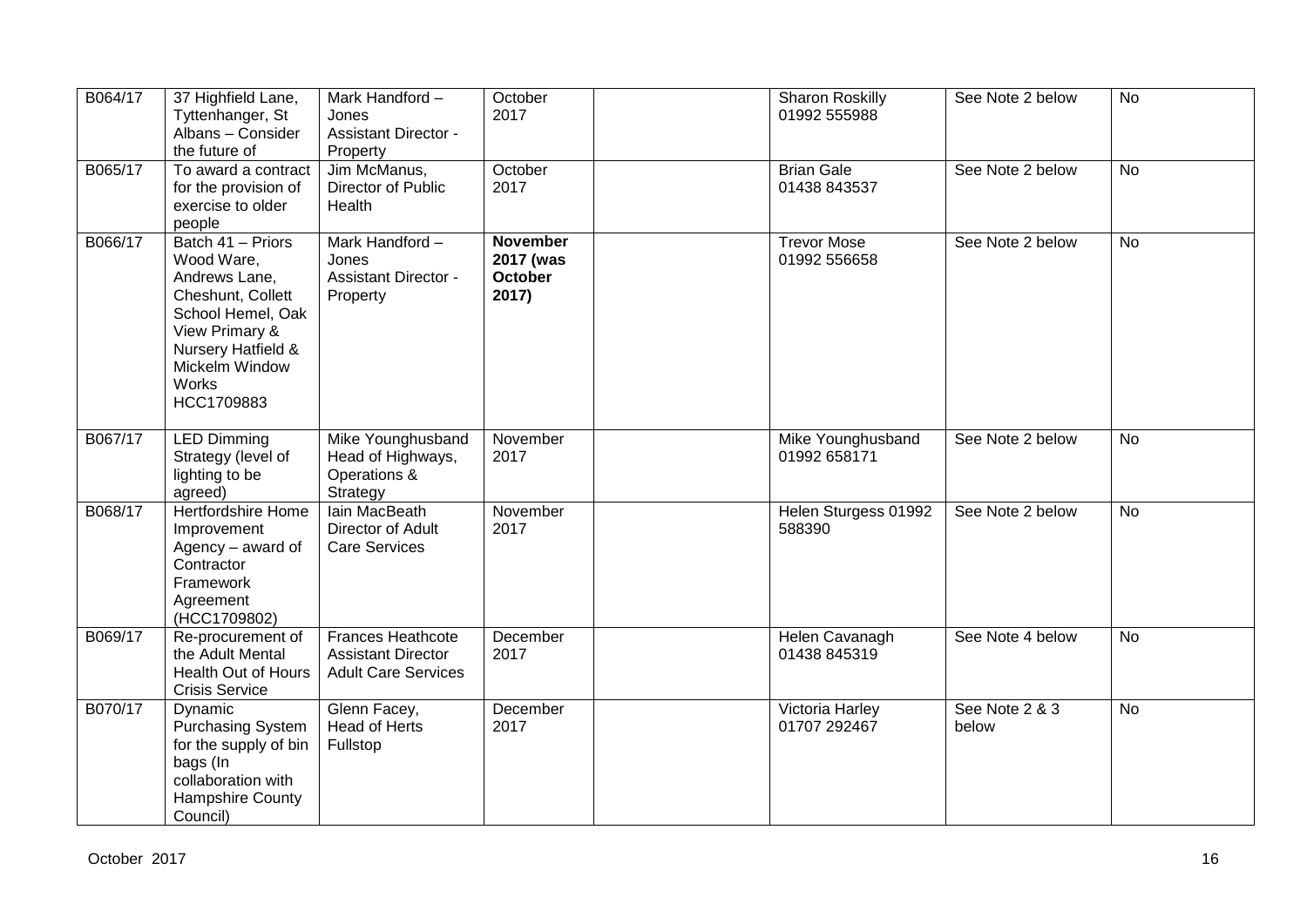| B071/17 | Reprocurement the<br>provision of drug<br>and alcohol<br>treatment services<br>- Award of contract          | Jim McManus,<br>Director of Public<br><b>Health</b>                                   | December<br>2017        | <b>Brian Gale</b><br>01438 843537     | See Note 2 below | <b>No</b> |
|---------|-------------------------------------------------------------------------------------------------------------|---------------------------------------------------------------------------------------|-------------------------|---------------------------------------|------------------|-----------|
| B072/17 | Hertfordshire<br>Sunflower<br>Domestic Abuse<br>Hub & Champions<br>Pathway - Award of<br>contract           | Jenny Coles<br>Director of Children's<br><b>Services</b>                              | December<br>2017        | <b>Helen Gledhill</b><br>07812 322978 |                  |           |
| B073/17 | Demolition &<br>rebuild of The<br>Hemel School-<br><b>Sports Hall</b><br>HCC1709908                         | Mark Handford-<br>Jones<br><b>Assistant Director -</b><br>Property                    | December<br>2017        | <b>Trevor Mose</b><br>01992 556658    | See Note 2 below | <b>No</b> |
| B074/17 | Tender of 19-21<br>Wilbury Road - for<br>Residential<br>Learning Disability<br>Service                      | <b>Frances Heathcote</b><br><b>Assistant Director</b><br><b>Adult Care Services</b>   | January<br>2018         | Gemma Brace<br>01438 845060           | See Note 2 below | <b>No</b> |
| B075/17 | Decommission<br>outreach element of<br>sexual health<br>provision                                           | Jim McManus<br>Director of Public<br>Health                                           | October<br>2017         | <b>Brian Gale</b><br>01438 843537     |                  | <b>No</b> |
| B076/17 | <b>PEP7 - Expansion</b><br>at Walkern<br><b>Primary School</b><br>HCC1709928                                | <b>Mark Handford-</b><br>Jones<br><b>Assistant Director</b><br><b>Property</b>        | <b>November</b><br>2017 | <b>Trevor Mose</b><br>01992 556658    | See note 2 below | <b>No</b> |
| B077/17 | <b>Potential</b><br>extension of<br><b>Highways Service</b><br><b>Team Contract</b>                         | <b>Rob Smith</b><br><b>Deputy Director -</b><br><b>Environment</b>                    | <b>November</b><br>2017 | <b>Steve Johnson</b><br>01992 658126  | See note 2 below | <b>No</b> |
| B078/17 | <b>PEP7 - Expansion</b><br>at Millfield First<br>and Nursery<br>School,<br><b>Buntingford</b><br>HCC1709929 | <b>Mark Handford-</b><br><b>Jones</b><br><b>Assistant Director</b><br><b>Property</b> | <b>November</b><br>2017 | <b>Trevor Mose</b><br>01992 556658    | See note 2 below | <b>No</b> |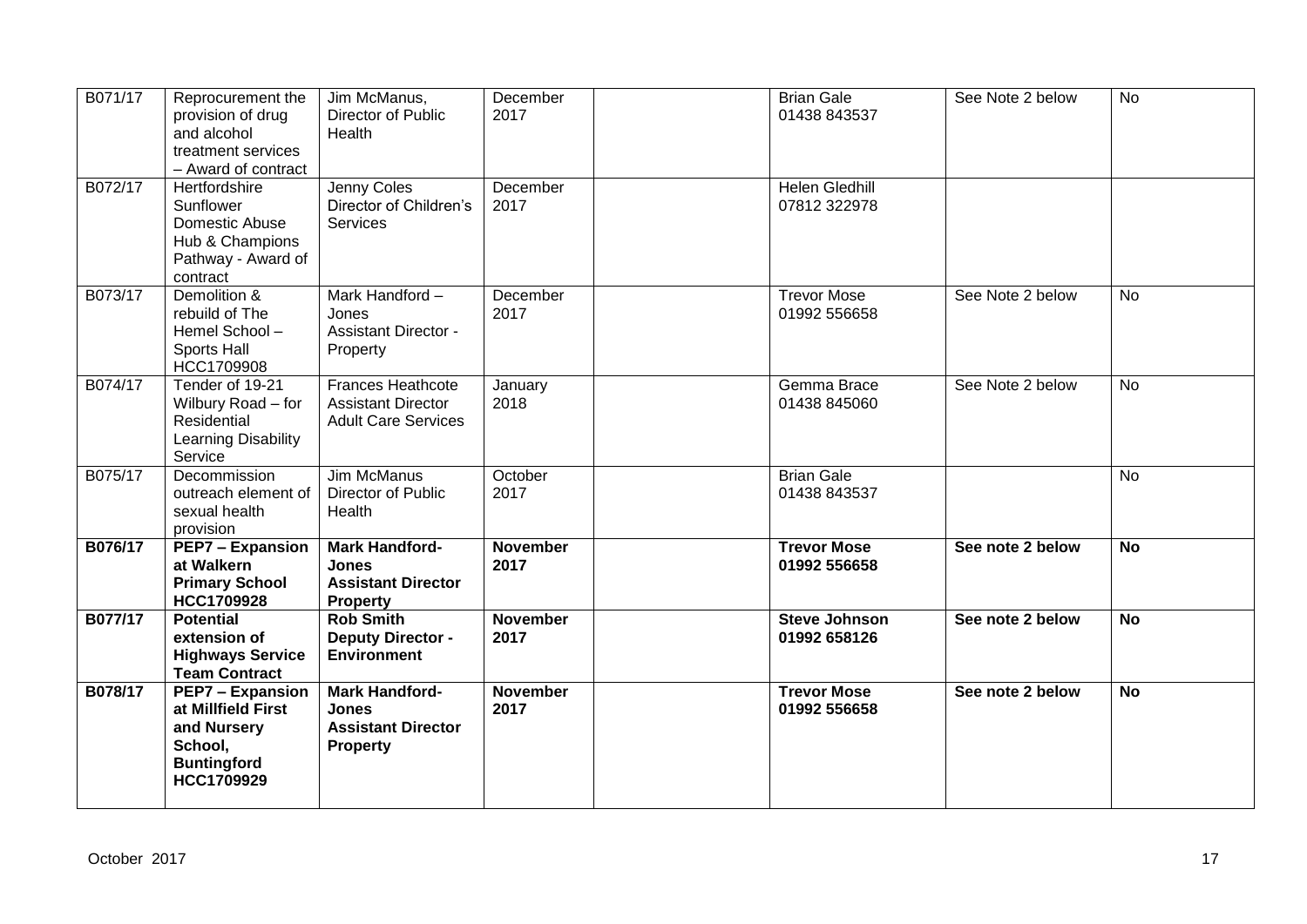| B079/17 | <b>Potential</b><br>extension of<br><b>Highways Client</b><br><b>Support Team</b><br><b>Contract</b>                                                                                                                       | <b>Rob Smith</b><br><b>Deputy Director -</b><br><b>Environment</b>                                                    | <b>November</b><br>2017 | <b>Steve Johnson</b><br>01992 658126 | See note 2 below        | <b>No</b>      |
|---------|----------------------------------------------------------------------------------------------------------------------------------------------------------------------------------------------------------------------------|-----------------------------------------------------------------------------------------------------------------------|-------------------------|--------------------------------------|-------------------------|----------------|
| B080/17 | <b>PEP7 - Expansion</b><br>at St Catherine's<br><b>VC CofE Primary</b><br>School,<br><b>Hoddesdon</b><br>HCC1709930                                                                                                        | <b>Mark Handford-</b><br><b>Jones</b><br><b>Assistant Director</b><br><b>Property</b>                                 | <b>November</b><br>2017 | <b>Trevor Mose</b><br>01992 556658   | See note 2 below        | <b>No</b>      |
| B081/17 | <b>Provision and</b><br>Support of a<br>waste<br>management data<br>system                                                                                                                                                 | <b>Simon Aries</b><br><b>Assistant Director</b><br><b>Transport waste &amp;</b><br>environmental<br><b>Management</b> | January<br>2018         | <b>Matthew King</b><br>01992 556207  | See note 2 below        | <b>No</b>      |
| B082/17 | Joint evaluation<br>process of bids<br>for Adult Care<br><b>Services and</b><br><b>Childrens</b><br><b>Services</b><br>Advocacy<br>services                                                                                | <b>Frances Heathcote</b><br><b>Assistant Director,</b><br>Commissioning                                               | January<br>2018         | <b>Shanie Hutton</b><br>01442 454472 | See note 2 below        | $\overline{N}$ |
| B083/17 | <b>Dynamic</b><br><b>Purchasing</b><br>System for the<br>supply of<br>Independent<br><b>Living Products</b><br>(in collaboration<br>with Hampshire<br><b>County Council</b><br>and Southend-on-<br>Sea Borough<br>Council) | <b>Glenn Facey</b><br><b>Head of Herts Full</b><br><b>Stop</b>                                                        | February<br>2018        | <b>Chris Mulhall</b><br>01707 281571 | See note 2 & 3<br>below | <b>No</b>      |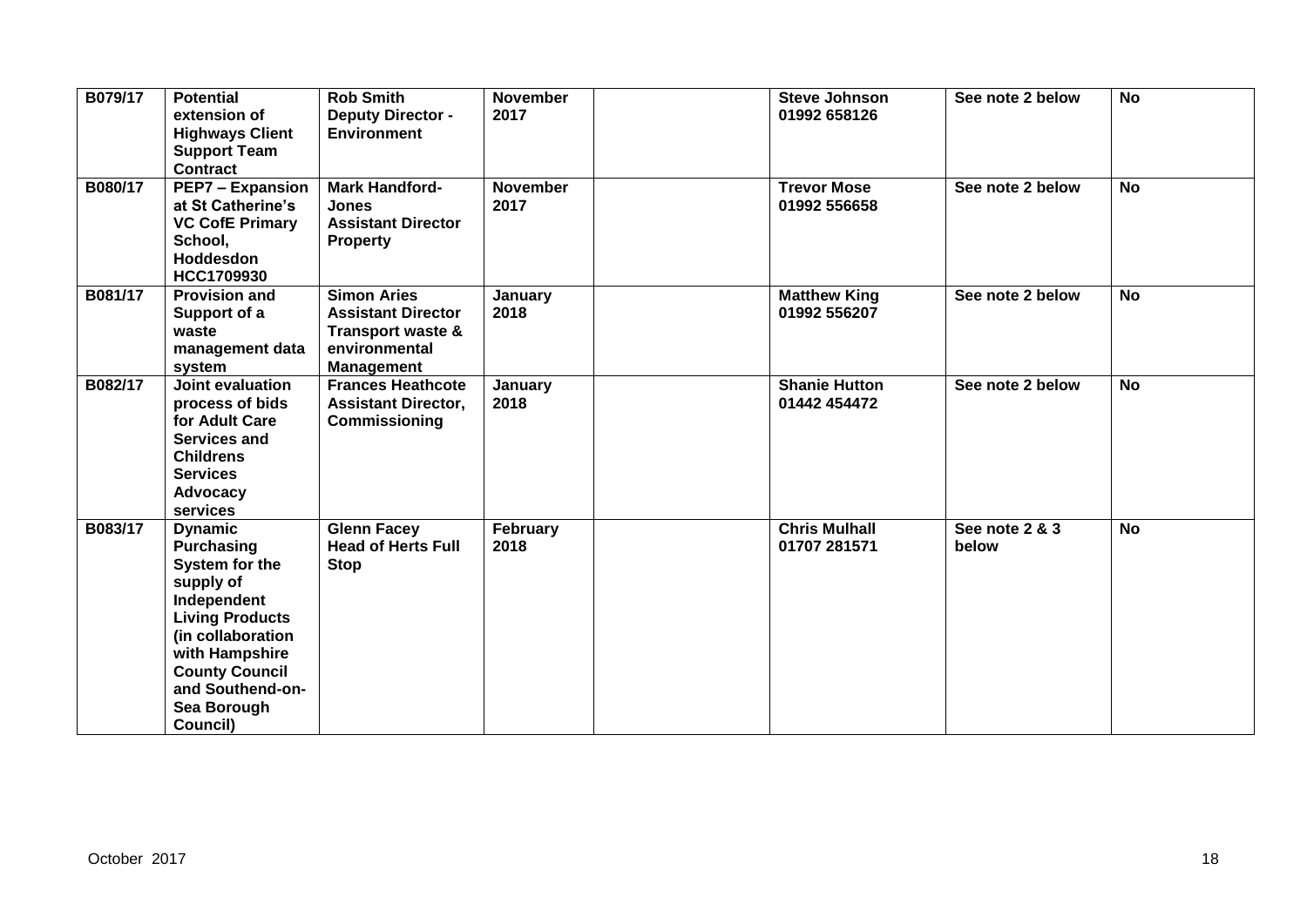| B084/17 | <b>Award of contract</b><br>for the Public<br><b>Health Nursing</b><br>element of the<br><b>Family Centre</b><br><b>Service</b> | Jim McManus,<br><b>Director of Public</b><br>Health             | February<br>2018 | <b>Brian Gale</b><br>01438 843537 | See note 2 below | <b>No</b> |
|---------|---------------------------------------------------------------------------------------------------------------------------------|-----------------------------------------------------------------|------------------|-----------------------------------|------------------|-----------|
| B085/17 | <b>Award of contract</b><br>for the Family<br><b>Support element</b><br>of the Family<br><b>Centre Service</b>                  | <b>Jenny Coles</b><br>Director of<br><b>Children's Services</b> | February<br>2018 | <b>Brian Gale</b><br>01438 843537 | See note 2 below | No        |

# **Notes:**

- 1. CBC contract = on behalf of 17 local authority members of the Central Buying Consortium
- 2. Quality and price evaluation derived from tenderers' submissions *(which may contain exempt information and if so will not be available for public inspection)* If you have any general enquiries about this Forward Plan - contact Elaine Shell, Democratic Services Manager, 01992 555565 Email: [elaine.shell@hertfordshire.gov.uk](mailto:elaine.shell@hertfordshire.gov.uk)
- 3. Collaborative contract with one or more authorities (not a CBC contract)
- 4. Part II (due to 'Information relating to the financial or business affairs of any particular person (including the Council')".

#### **KATHRYN PETTITT, CHIEF LEGAL OFFICER**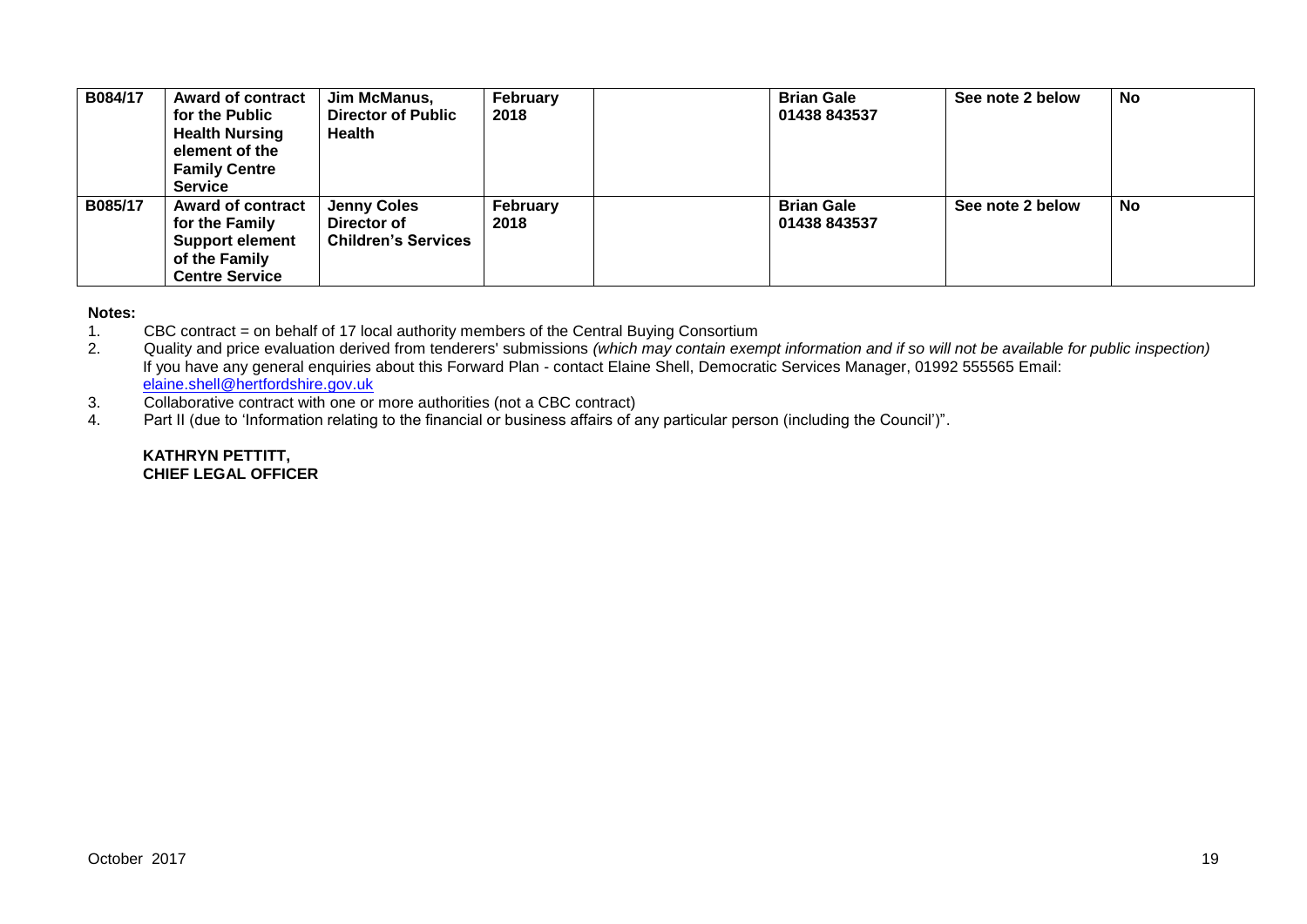

Hertfordshire HERTFORDSHIRE COUNTY COUNCIL

**FORWARD PLAN Notice of (a) key and other decisions likely to be made on behalf of the County Council by Cabinet, (b) key decisions likely to be made on behalf of the County Council by Officers and (c) decisions on Traffic Regulation Orders likely to be made by Officers on behalf of the County Council in the period 1 November 2017 – 28 February 2018**

# **Published 4 th October 2017**

[Note: Key decisions and other decisions due to be reached in October 2017 but not yet made remain listed (notice of these items was given in the Forward Plan issued on 6 September 2017)]

# **TRAFFIC REGULATION ORDERS EAST HERTS & LEA VALLEY**

**Broxbourne**

| Location                                      | <b>Proposed Restriction</b>                  |
|-----------------------------------------------|----------------------------------------------|
| Dinant Link Road, Hoddesdon                   | 40mph Speed Limit                            |
| Rumbold Road, Hoddesdon & Mill Road, Cheshunt | <b>Waiting Restrictions</b>                  |
| Goff's Lane, Goff's Oak                       | <b>Experimental Prohibition of Left Turn</b> |

#### **East Herts**

| Location                                         | <b>Proposed Restriction</b>                                   |
|--------------------------------------------------|---------------------------------------------------------------|
| Lady Margaret Gardens, Brocket Meadow, Ware      | 20mph, Cycle Track Order                                      |
| Marshgate Drive, Hertford                        | <b>Waiting Restrictions</b>                                   |
| Hare Street Road, Buntingford                    | 30 & 40mph Speed Limits                                       |
| Park Road, Ware                                  | <b>Waiting Restrictions</b>                                   |
| Various Roads, Braughing                         | 20mph Speed Limit, Road Humps                                 |
| Cozens Road, Woodley Road, Ware                  | <b>Waiting Restrictions</b>                                   |
| Church Street, Bishop's Stortford                | <b>Waiting Restrictions</b>                                   |
| South Street, Bishop's Stortford                 | <b>Waiting Restrictions</b>                                   |
| Horns Road, West Street, Hertford                | Waiting Restrictions, 20mph Speed Limit, Prohibition of Entry |
| Hazel End Road, Farnham Road, Bishop's Stortford | 40 & 50mph Speed Limits                                       |
| A120 Bishop's Stortford                          | 40mph Speed Limit                                             |
| Tamworth Road, Hertford                          | <b>Waiting Restrictions</b>                                   |
| Ermine Street, Buntingford                       | Waiting Restrictions, Road Humps, 30mph speed limit           |
| North Road, Hertford                             | Waiting Restrictions, Loading Bay                             |
| High Street, Totts Lane etc, Walkern             | <b>Waiting Restrictions, Weight Limit</b>                     |
| Hartham Lane, Hertford                           | Waiting Restrictions, Parking Place Revocation                |
| Morbury Avenue, Bishop's Stortford               | 20mph Speed Limit, Road Humps                                 |
| High Road, High Cross, Ware                      | <b>Waiting Restrictions</b>                                   |
| Horns Road, Hertford                             | <b>Waiting Restrictions</b>                                   |
| A1250 Hadham Road, Bishop's Stortford            | 30mph Speed Limit, Pedestrian Crossing                        |

#### **MID WEST HERTS**

#### **Dacorum**

October 2017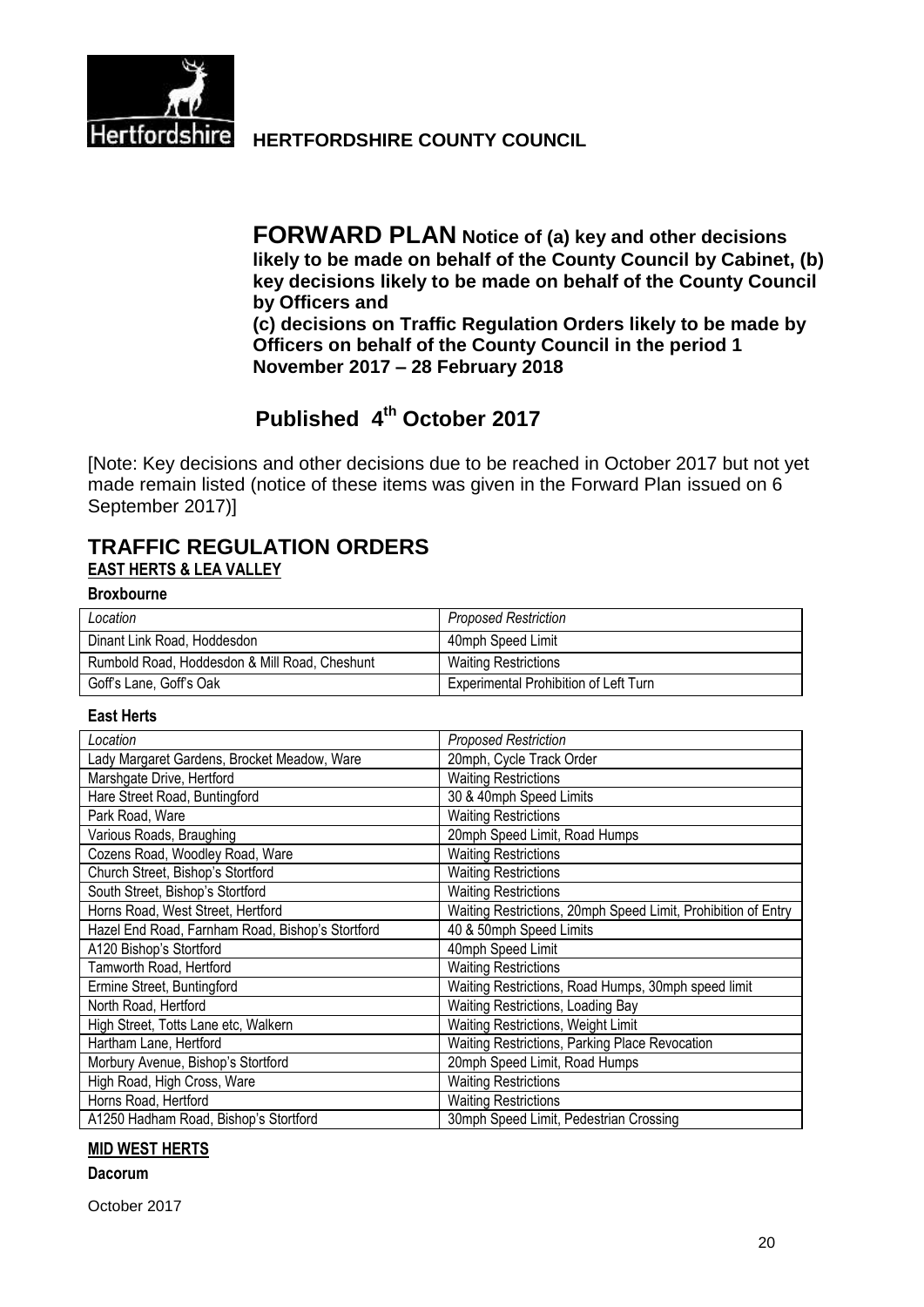| Location                                       | <b>Proposed Restriction</b>                 |
|------------------------------------------------|---------------------------------------------|
| London Road, Hemel Hempstead                   | <b>Waiting Restrictions</b>                 |
| Beggars Lane, Tring                            | Clearway, Verge Parking Place & Parking     |
| Various Roads, Tring                           | 20mph Speed Limit                           |
| Lime Walk, Hemel Hempstead                     | <b>Waiting Restrictions</b>                 |
| Three Cherry Trees Lane, Hemel Hempstead       | <b>Experimental Waiting Restrictions</b>    |
| A4146 Leighton Buzzard Road, Hemel Hempstead   | 7.5t Weight Limit                           |
| Nettleden Road etc, Little Gaddesden/Nettleden | 7.5t Weight Limit                           |
| Chapel Croft, Langley Road etc, Chipperfield   | <b>Waiting Restrictions, Parking Places</b> |
| Chesham/Newhouse Roads etc, Kings Langley      | <b>Waiting Restrictions</b>                 |
| Queensway, Hemel Hempstead                     | <b>Pedestrian Crossing</b>                  |

### **St. Albans**

| .ocatior                              | $\cdot$<br>. .<br>Restriction<br>oposed                                    |
|---------------------------------------|----------------------------------------------------------------------------|
| ∴olnev<br>Various<br>_ondor<br>Roads. | 20 <sub>mp</sub><br>Limit<br>Zone<br><b>Humps</b><br>Speed<br>.npr<br>≺oad |

# **Welwyn Hatfield**

| Location                        | <b>Proposed Restriction</b> |
|---------------------------------|-----------------------------|
| Various Roads, Hatfield         | 20mph Speed Limit Zone      |
| Foxes, Foxes Lane, North Mymms  | Prohibition of Driving      |
| Ascots Lane, Welwyn Garden City | <b>Waiting Restrictions</b> |

# **NORTH HERTS**

## **North Herts**

| Location               | <b>Proposed Restriction</b>                       |
|------------------------|---------------------------------------------------|
| The Paddock, Hitchin   | <b>Waiting Restrictions</b>                       |
| Offley BOAT 20, Offley | <b>Experimental Prohibition of Motor Vehicles</b> |
| Various Roads, Hitchin | Waiting Restrictions                              |

# **Stevenage**

| Location  | -<br>Restriction<br>1117ء<br>שטש יי |
|-----------|-------------------------------------|
| No<br>nes |                                     |

## **SOUTH WEST HERTS**

#### **Hertsmere**

| Location                                     | <b>Proposed Restriction</b>                           |
|----------------------------------------------|-------------------------------------------------------|
| London Road, Bushey                          | <b>Waiting Restrictions</b>                           |
| Watling Street, Radlett                      | Goods Vehicle Loading Bay                             |
| Chase Avenue, Potters Bar                    | Waiting Restrictions, Revocation of School Keep Clear |
|                                              | Markings                                              |
| Various Roads, Borehamwood                   | <b>Waiting Restrictions</b>                           |
| Bairstow Close, Organ Hill Road, Borehamwood | Waiting Restrictions, Disabled Persons Parking Place  |
| The Rutts, Bushey                            | One Way                                               |

#### **Three Rivers**

| $\cdots$<br>Location | <br>≺estrıctıon<br><br>ov<br>useu<br>ונסטו ֿ |
|----------------------|----------------------------------------------|
| No<br>Schemes        |                                              |

# **Watford**

| Location                                       | <b>Proposed Restriction</b>             |
|------------------------------------------------|-----------------------------------------|
| Nascot Wood Road, Watford                      | Waiting Restrictions, Road Humps        |
| Clarendon Road, Watford                        | Pedestrian Zone, Road Humps, Cycle Lane |
| Gartlet Road, Watford                          | Goods Vehicle Loading Bay               |
| Various Roads, Watford (Sandringham Road area) | 20mph Speed Limit                       |
| Various Roads, Watford (Greenbank Road area)   | 20mph Speed Limit                       |
| Various Roads, Watford (Bradshaw Road area)    | 20mph Speed Limit                       |